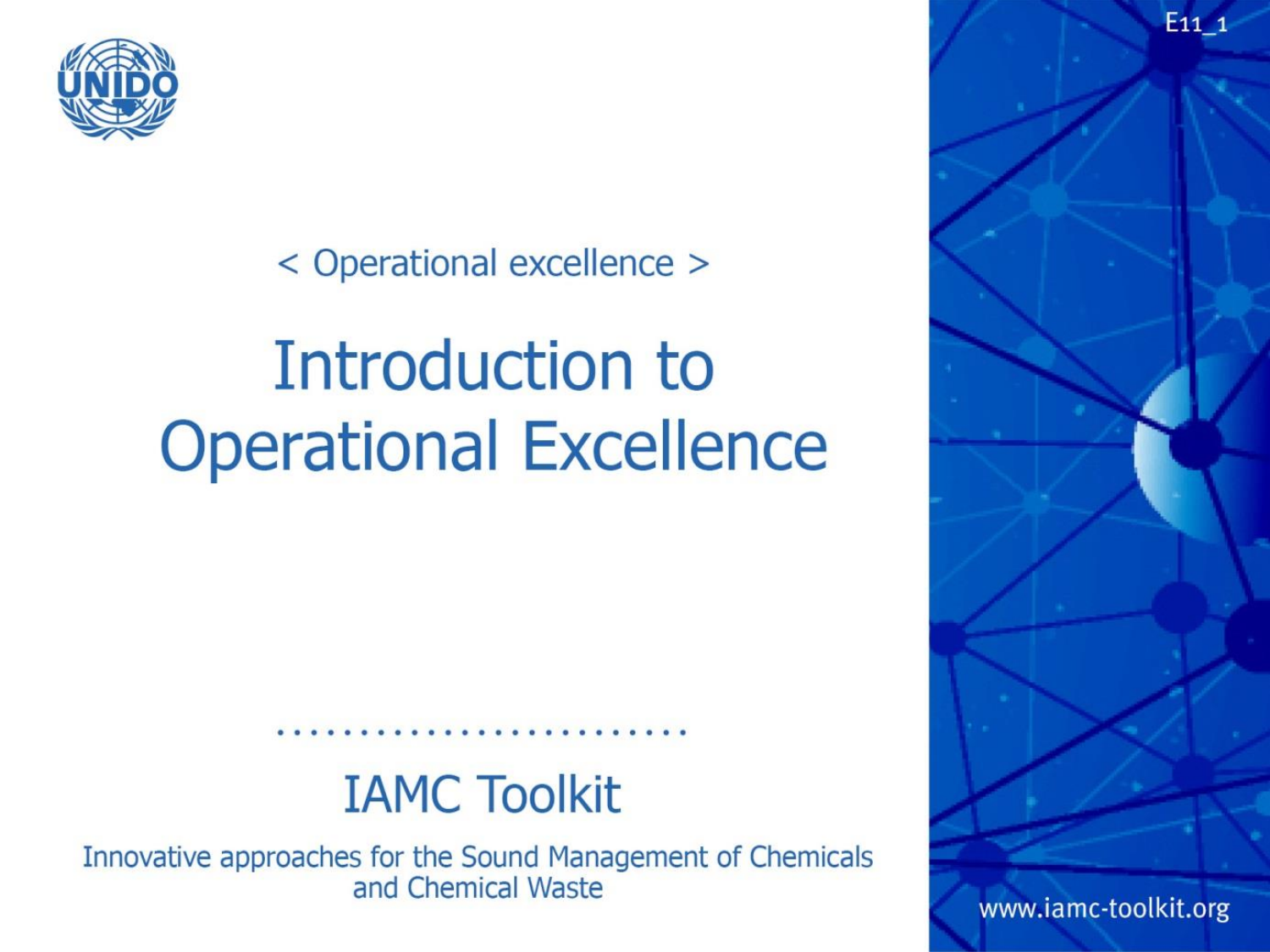#### Introduction to Operational Excellence

SMEs manufacturing chemical products often face challenges in improving productivity, controlling production costs and providing customers with value in time.

Operational Excellence is an integrated programme or management system for continuous improvement and creating long-term value in a safe and responsible way. It is a way in which an organization can achieve its objectives more effectively.

The reader will learn how to use Operational Excellence tools (mistake proofing, SMED, statistical quality improvement, design of experiments) to continuously improve company performance in the areas of waste reduction and productivity improvement.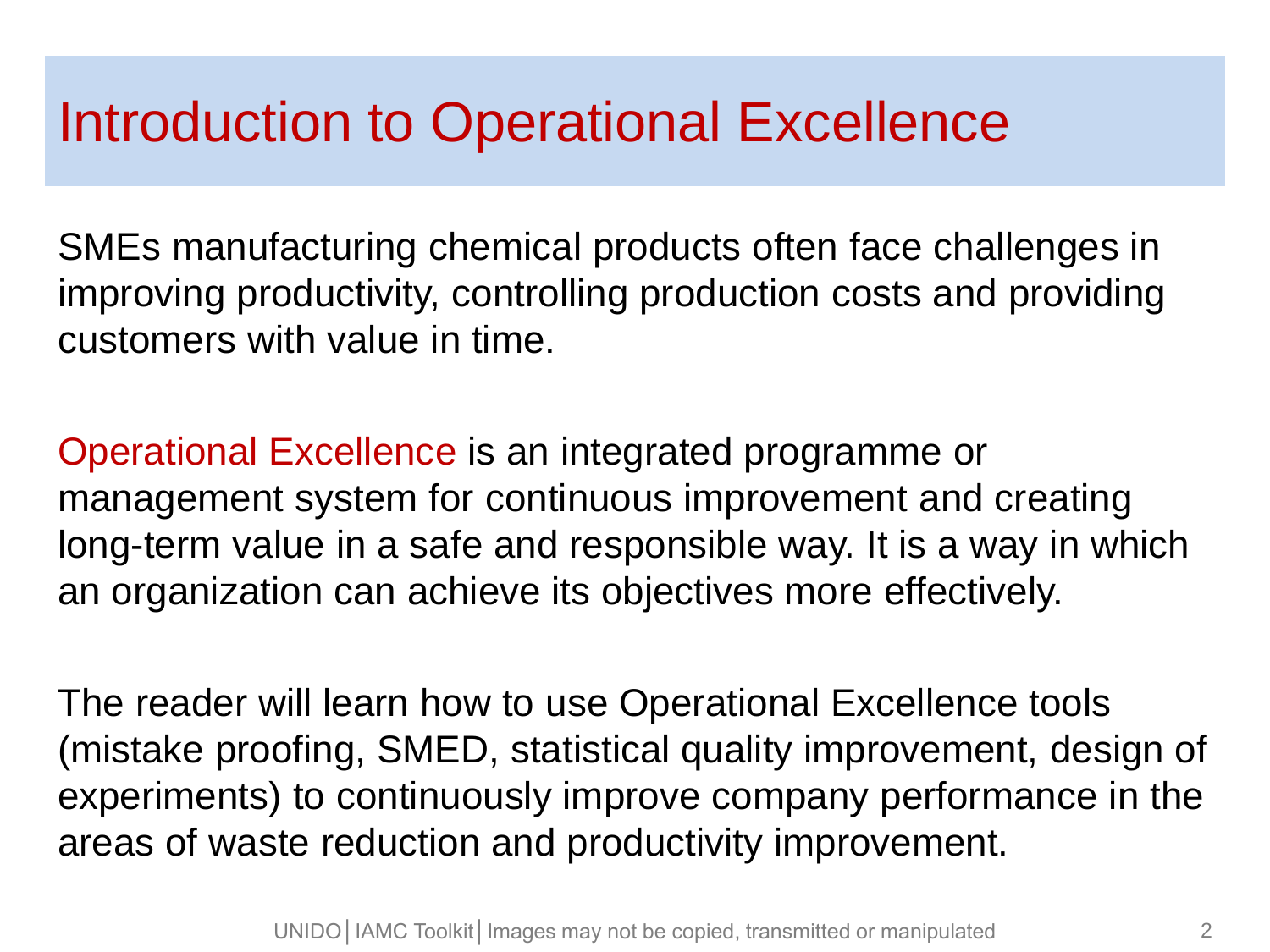#### **Contents**

- 1. SMED (Single-Minute Exchange of Dies) technique
- 2. Mistake proofing
- 3. Statistical process control
- 4. Design of experiments
- 5. Key messages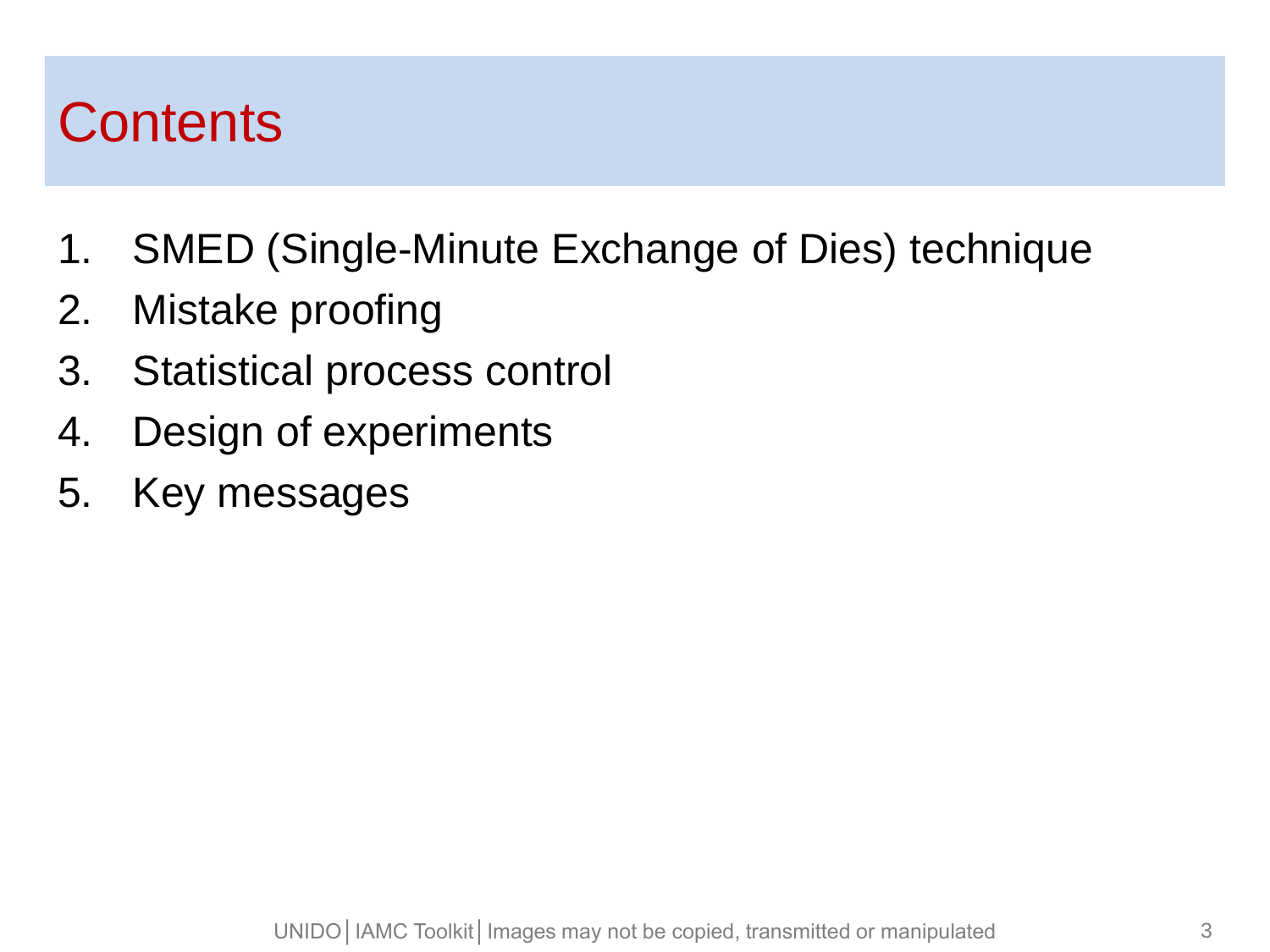# SMED (Single-Minute Exchange of Dies) Techniques

- **SMED (Single-Minute Exchange of Dies) techniques**
- Mistake proofing
- **Statistical process control**
- **Design of experiments**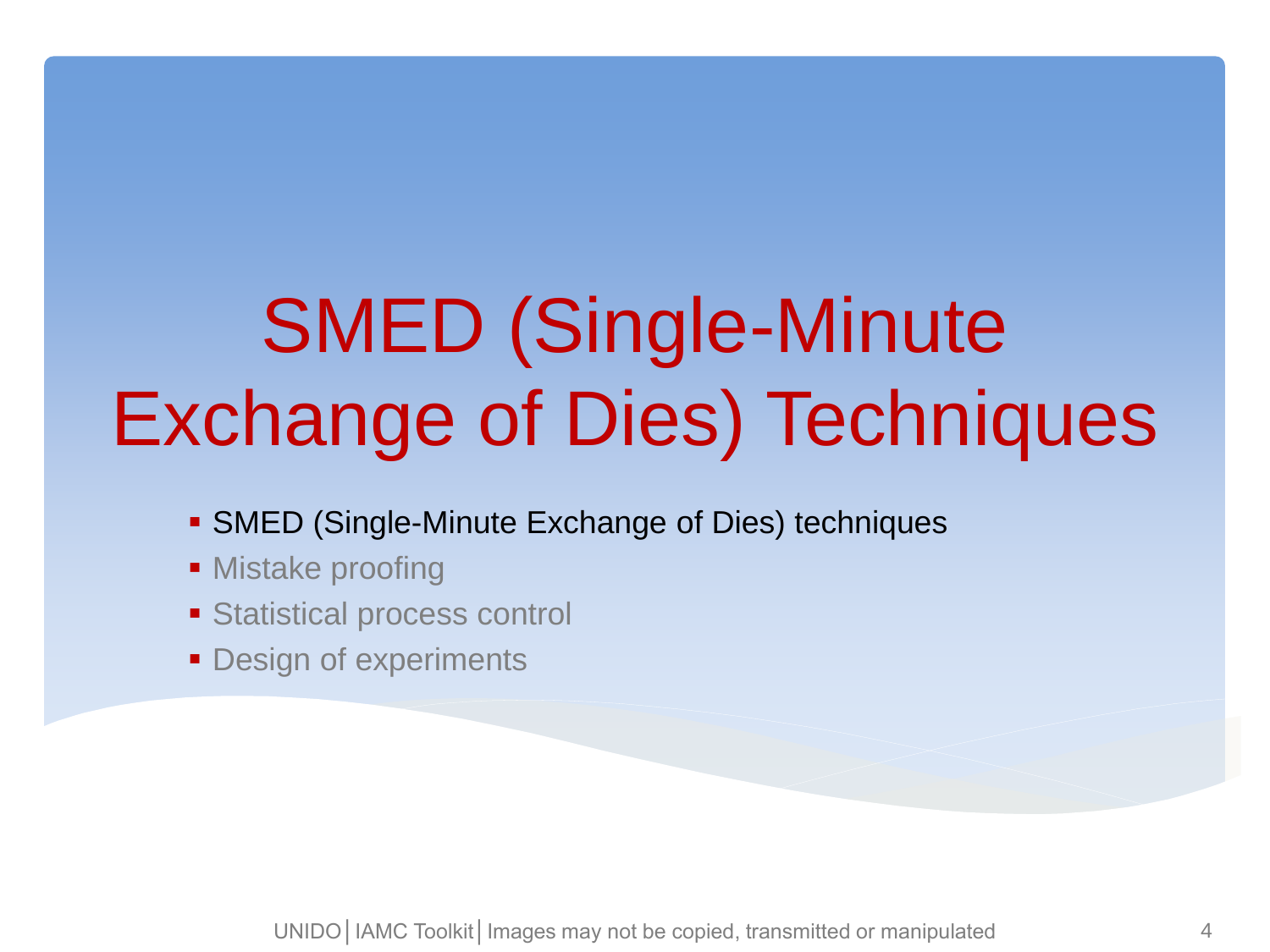### SMED Applied to the Chemical Industry

- SMED was designed for mechanical manufacturing systems: it is applicable to chemical systems (e.g. densification of polymer granules using pelletizing dies). SMED is:
- A tool for reducing waste (time (labor, equipment), materials) in a manufacturing process
	- Value stream mapping (future state) typically identifies where SMED can be applied
- A rapid and efficient way to change manufacturing process from producing one product to another.

Think NASCAR racing: Quick and efficient pit stops!!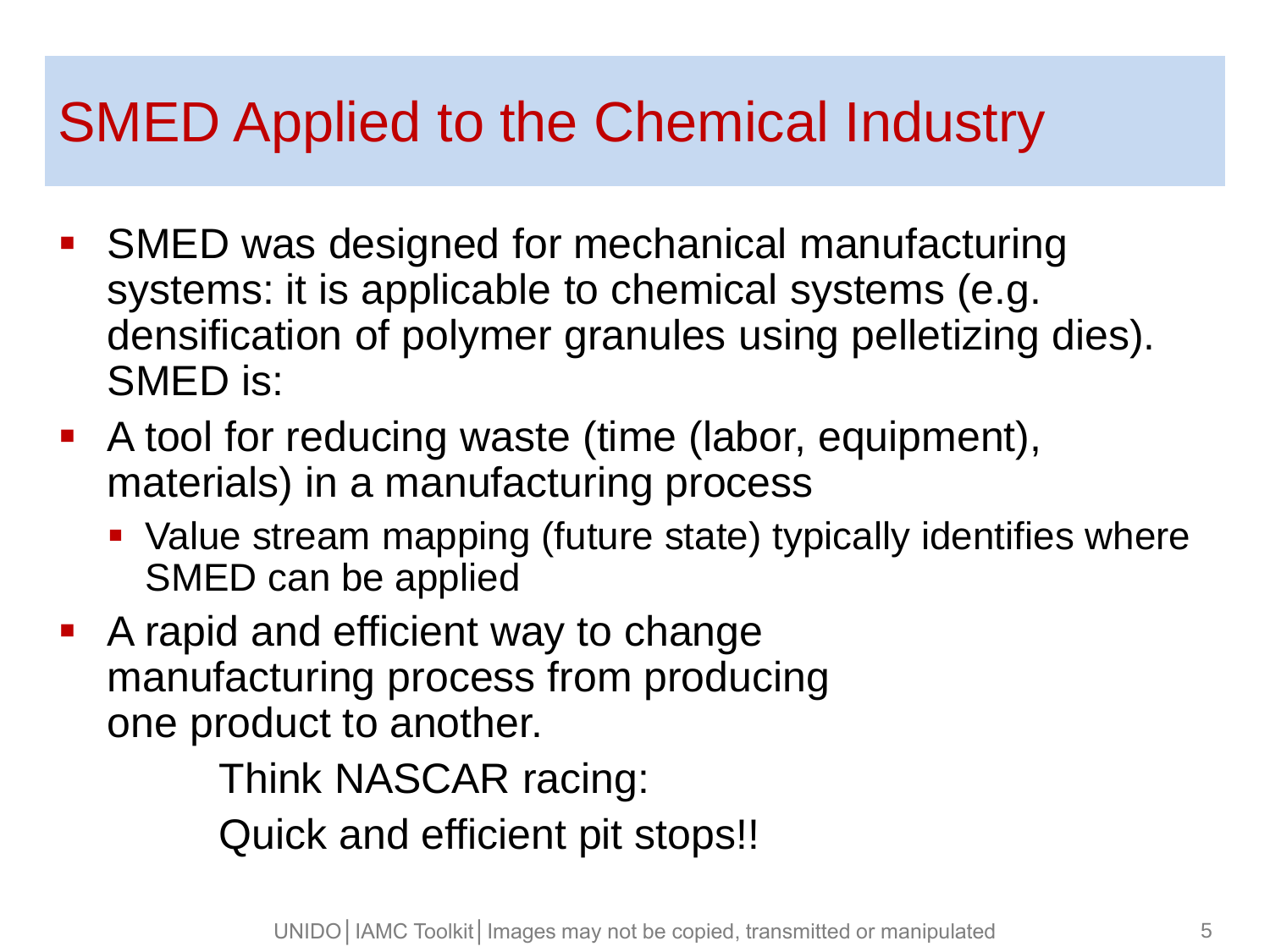## 5 Key Components of the SMED Approach (1)

- 1. Separation of activities: reduce time that equipment of operation; separate the work of servicing or reconfiguring into:
	- Internal tasks: done while equipment is out of production
	- **External tasks: can be done before or after equipment stops and** restarts
	- $\Rightarrow$  Prioritizes and limits time done during downtime
- 2. Modification of internal activities: minimize period of production outage by modifying internal activities. For example,
	- Analyze large internal task to see if parts can be done externally
	- **Remove waste from work to perform it faster (e.g. prepare tools and** perform in teams)
	- **Subdivide work so that it can be done simultaneously**
- 3. Modification of equipment: evaluate how equipment can be (simply) modified to service or reconfigure more quickly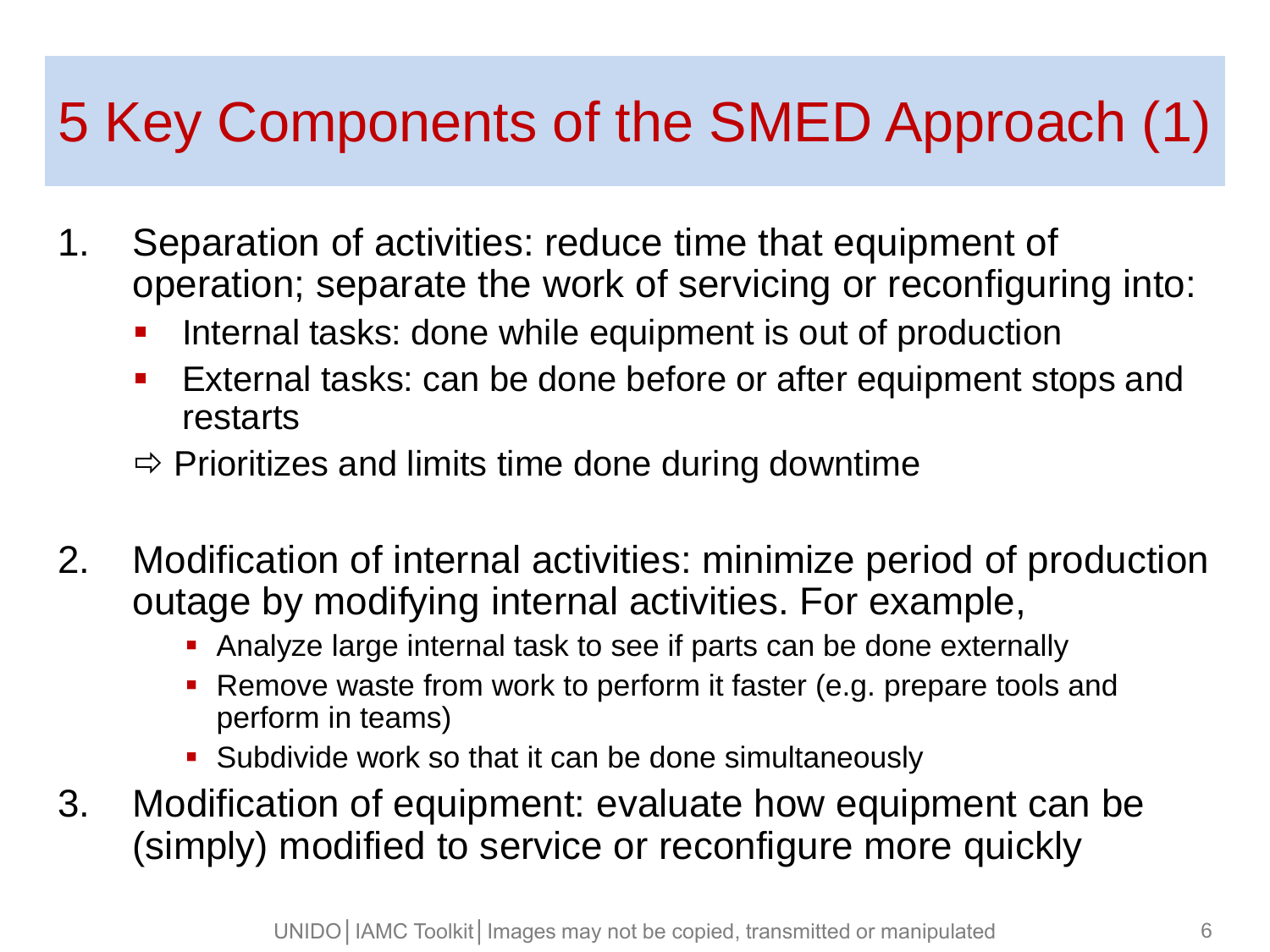## 5 Key Components of the SMED Approach (2)

- 4. Modification of the work team: utilize an appropriate team rather than just a single individual (as is often the case in SMEs)
	- Can often decrease downtime in a way that outweighs increase in workforce
	- Modifications of internal work increase team work done in parallel
- 5. Preparation for each event: Incorporates all previous 4 elements. The frontline team (operators) can develop the optimum plan and execute work precisely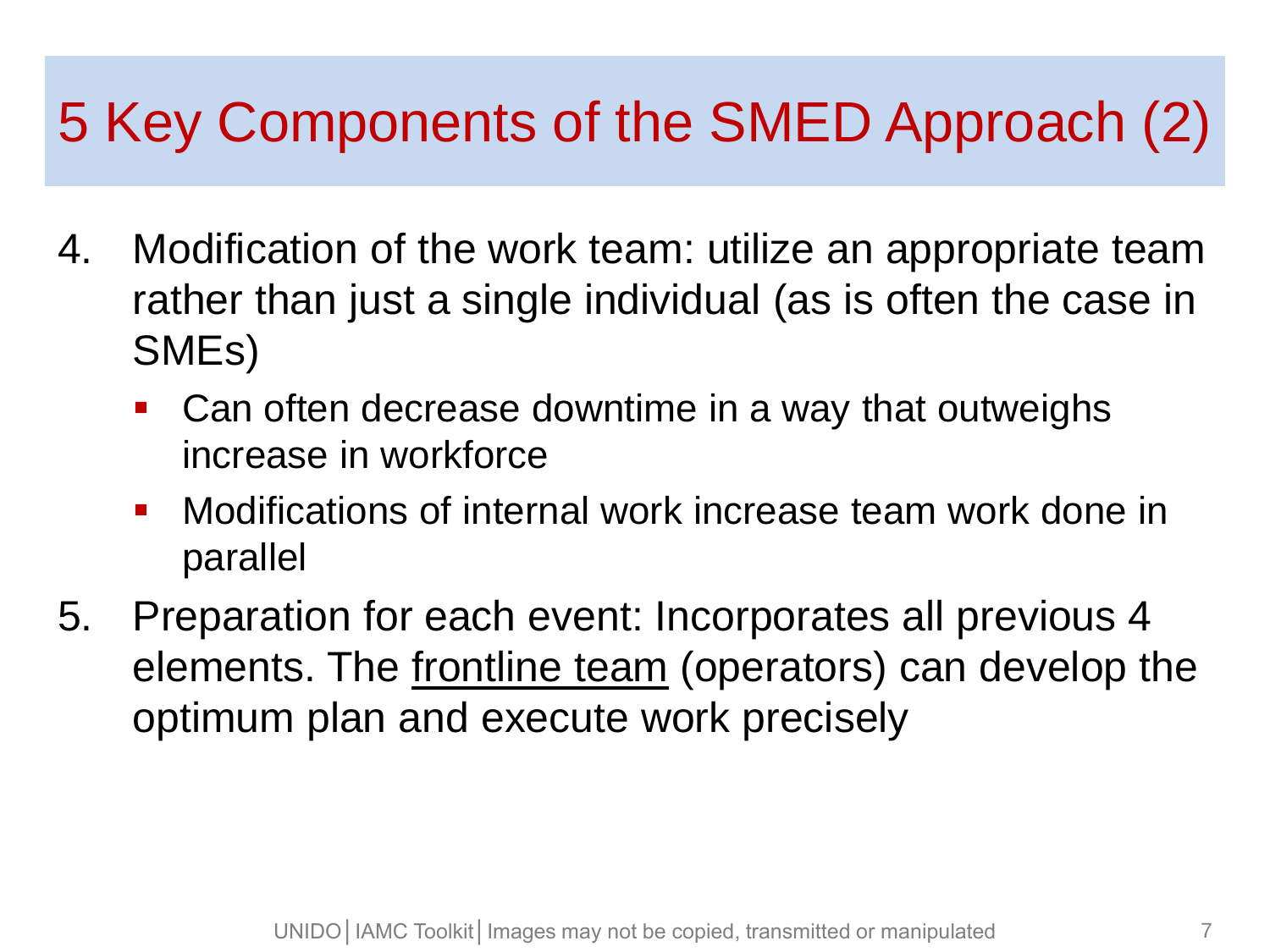# Mistake Proofing

- **SMED (Single-Minute Exchange of Dies) techniques**
- **Mistake proofing**
- Statistical process control
- **Design of experiments**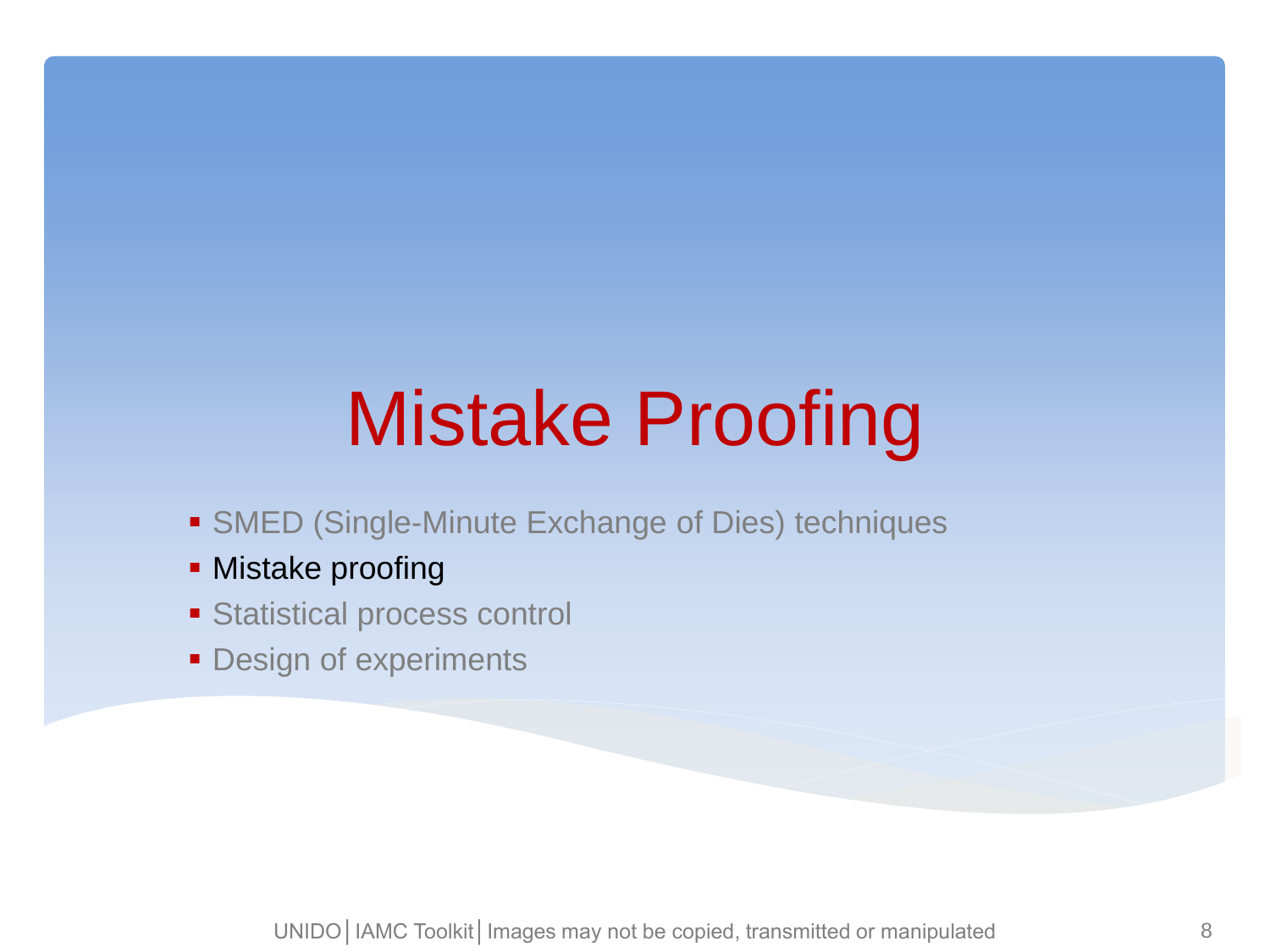### Mistake Proofing: Introduction

Everybody knows how to mistake proof, most SMEs do it only informally and periodically

Mistake proofing is a simple but powerful tool for continuous improvement when formalized for frontline personnel (operators).

**Concept:** mistakes come in two parts:

- A mistake occurs and something in the plant or process is not as it should be
- **The situation created by the mistake leads eventually to a** bad consequence
- Two opportunities: 1) don't make the mistake, 2) correct the mistake before bad consequence occurs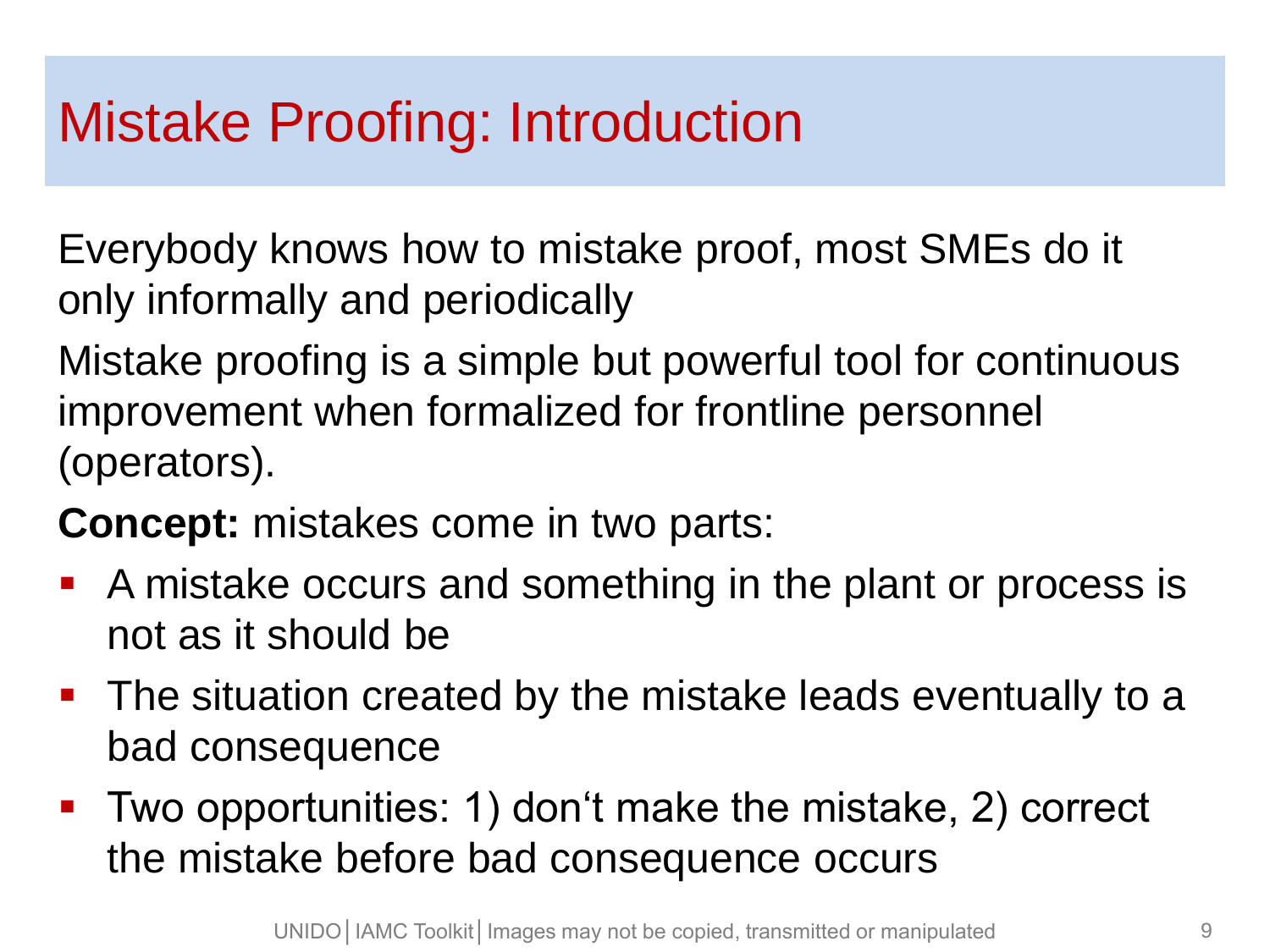## Mistake Proofing: 4 Types of Warning **Systems**

- **Physical separation: physically separate mistakes from** consequences
- Visual signals: Using color and shape to display information about the state of the plant.
- **Pattern recognition: provide operators with chance to** arrange their processes so patterns of correct and normal operating conditions are clear.
- **Simple physical devices: actively encourage operators** small change improvements.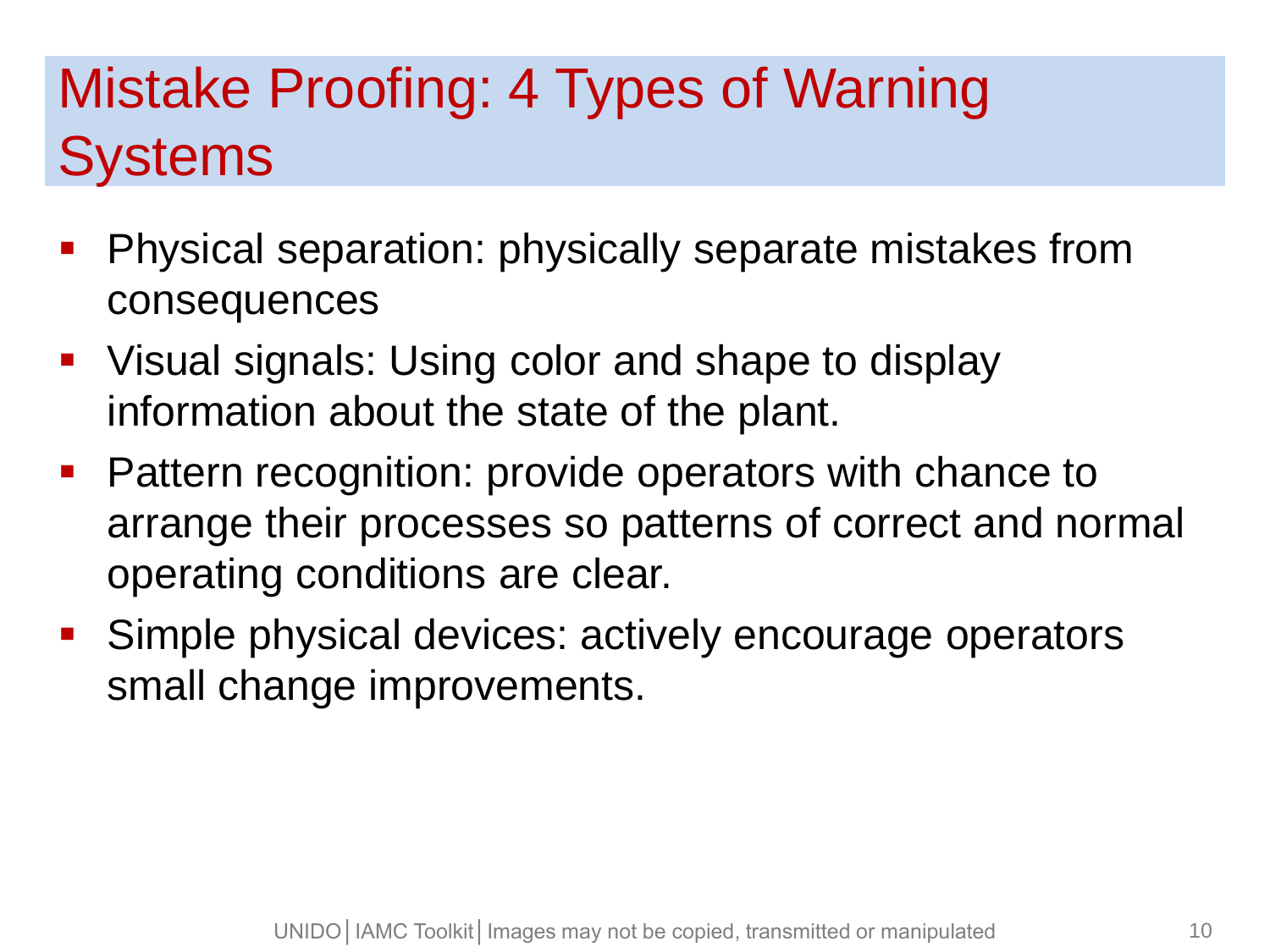### Mistake Proofing: Additives Example (1)

#### **Compounding of additives in polypropylene production:**

- **Polymer production typically incorporates a wide variety of** additives during the last production step. Process is stateof-the art
	- **However: product quality problems discovered to occur in the** additive compounding (measuring and mixing in a batch) stage
- Compounding of additives is done by adding 6x500g scoops (3kg) of a particular ingredient to the batch (low tolerance required)
	- Operator was often interrupted and lost track while counting leading to +/- 500g (outside of tolerance)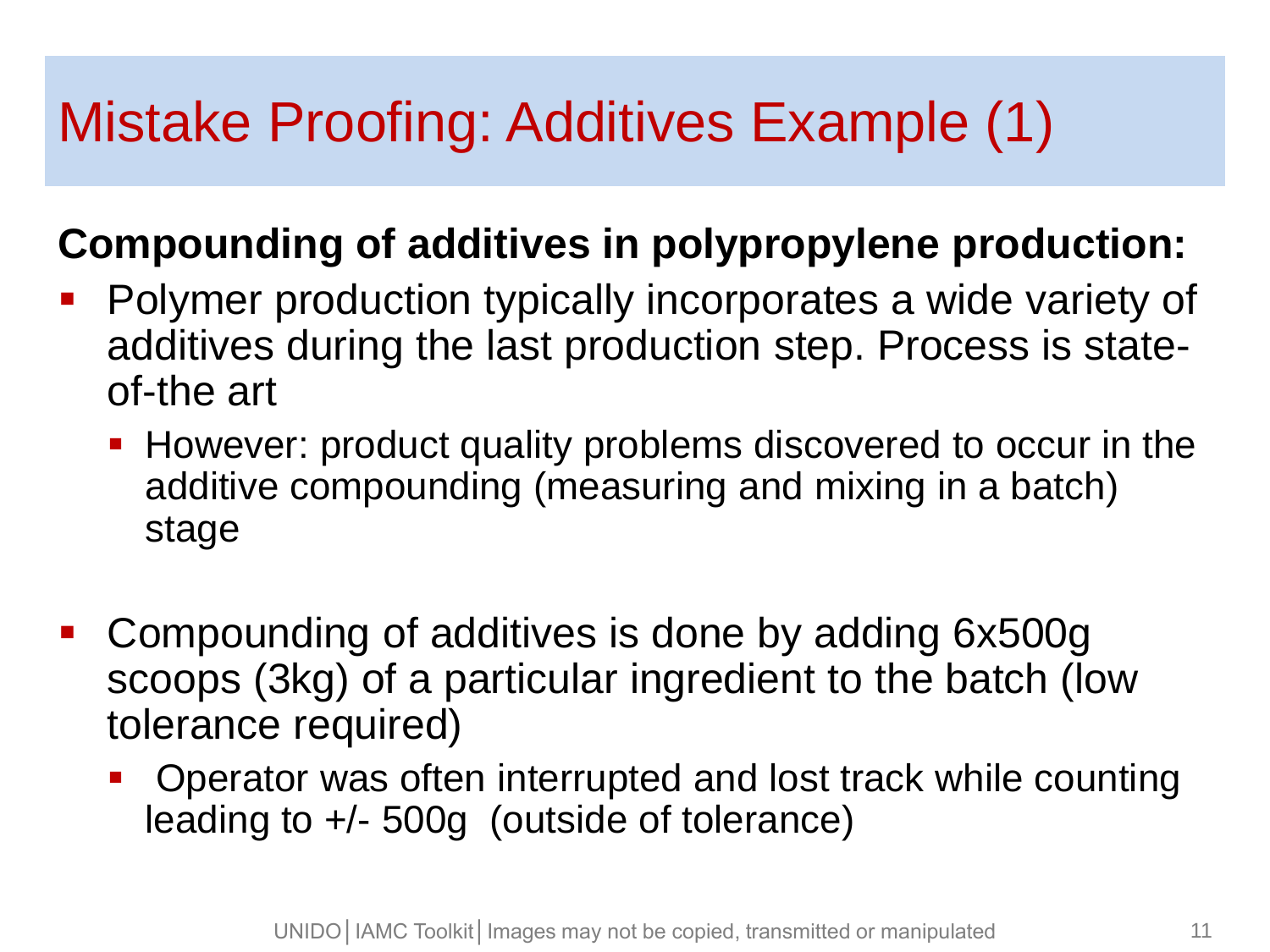### Mistake Proofing: Additives Example (2)

#### **Solution:**

- Scale-accuracy not required (and would add too much time)
- Acquired a small bucket marked to different levels for different ingredients and recipes. Scooped from bulk to bucket removing possibility for error

**This simple mistake occurs often in chemical industries.**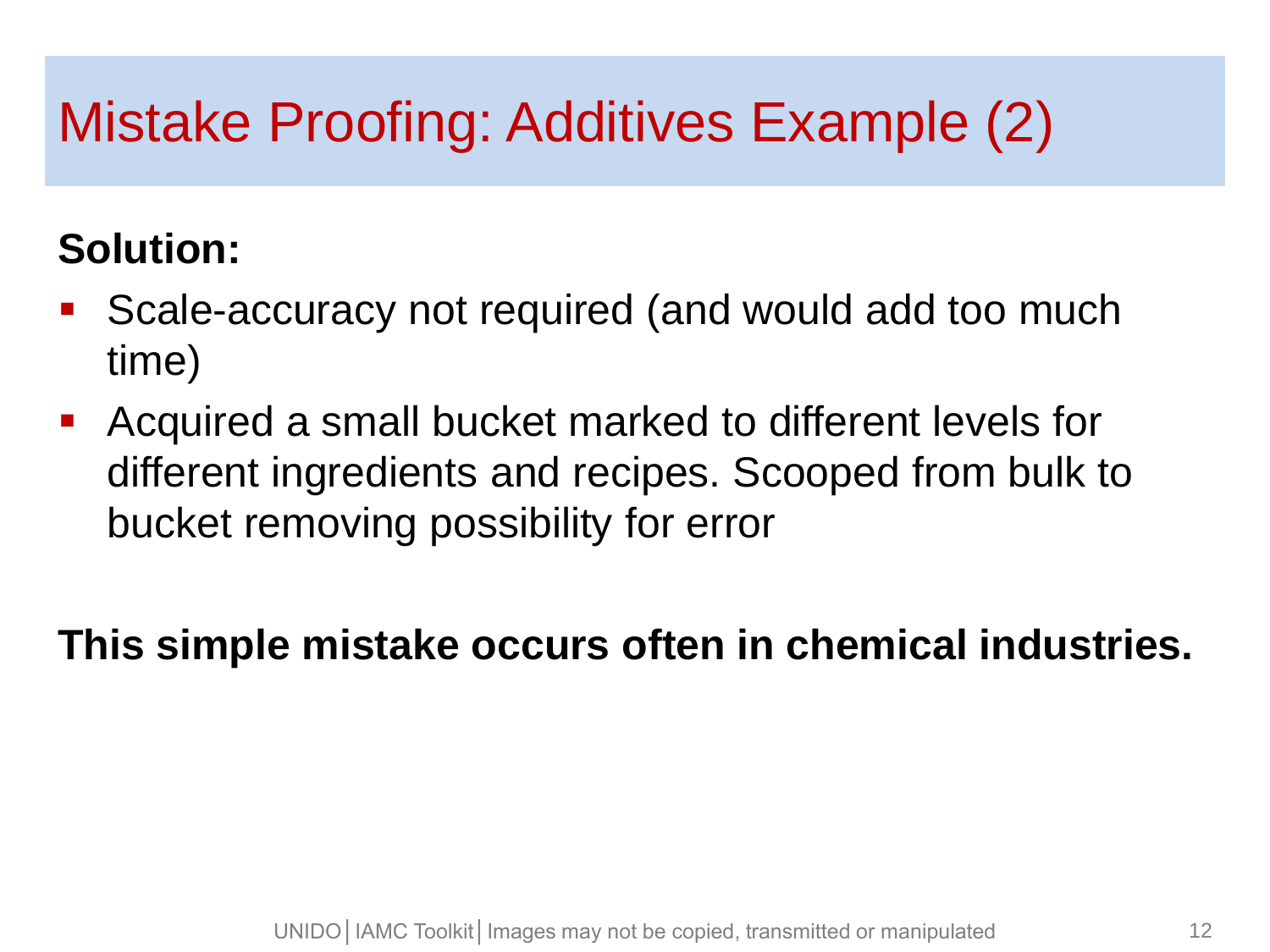# Statistical Process Control

- **SMED (Single-Minute Exchange of Dies) techniques**
- **Mistake proofing**
- Statistical process control
- **Design of experiments**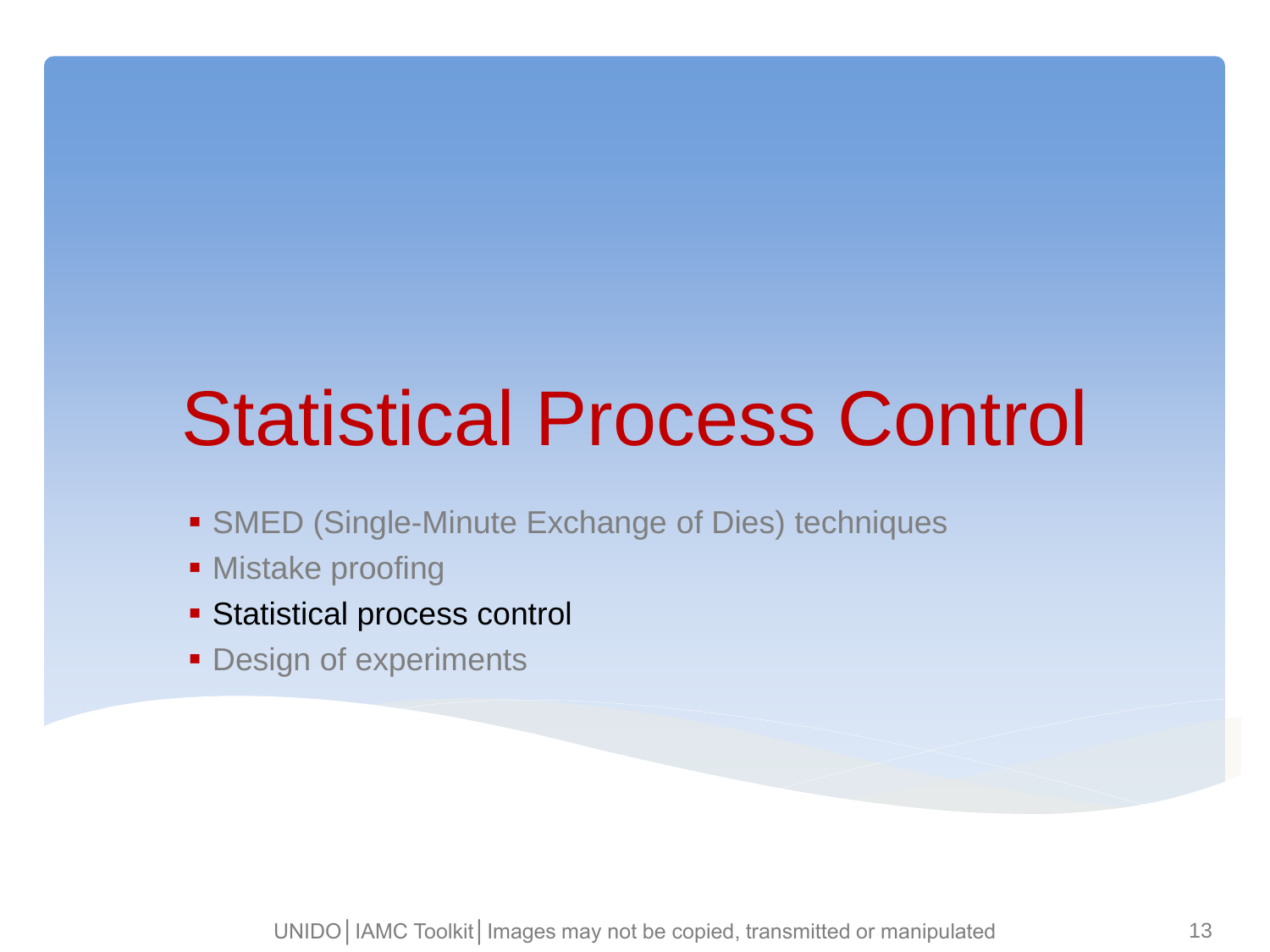### Statistical Process Control (1)

**Many chemical plants are designed to be resource efficient when operating perfectly (e.g. at full capacity, design specifications)**

BUT: Chemical plants rarely operate perfectly or as designed

#### **Many chemical plants have process and product variability that can lead to:**

- Off-spec product (waste material, time, equipment)
- **Damage of process equipment**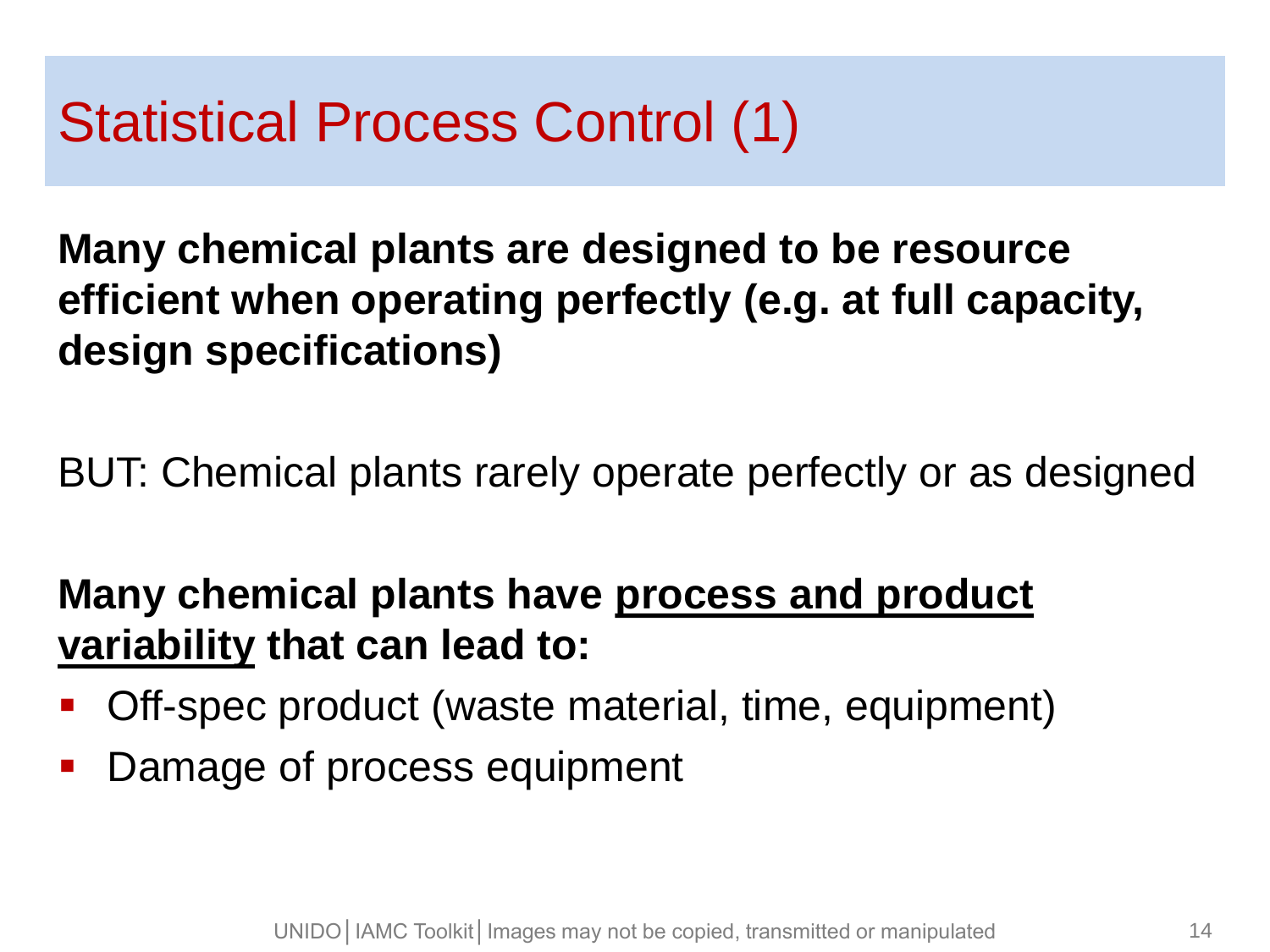## Statistical Process Control (2)

 **Improving the control of processes and quality of products is:**

- a key business operation
- a pillar for continuous improvement to improve resource efficiency and decrease waste

**Customer specifications are often made by product designers without knowledge of the chemical company's processes:**

**RECP opportunities possible by working with customer to** jointly define the optimum (most resource efficient) chemical product specification.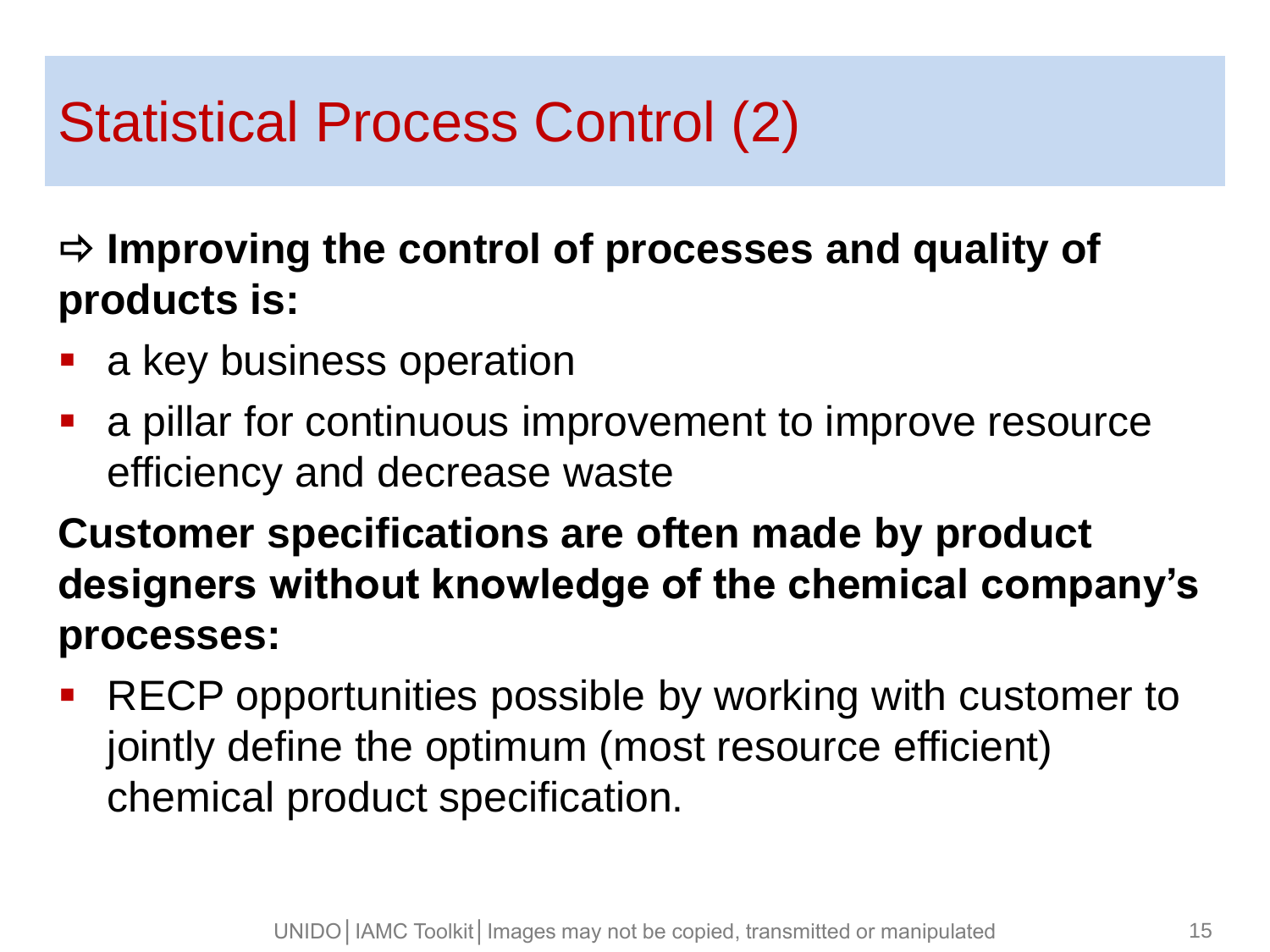## Statistical Process Control (3)

#### **Statistical process control is:**

- A method of quality control using statistical methods
- Applied to monitor and control processes
- Used to ensure full capability of process (maximum product, minimum off-spec/waste)
- **Suitable for any process where a product must conform to** customer specifications and can be measured
- An analytical tool for structured and widespread process improvement (through detailed analysis and experimentation)

#### **Key features:**

- Six-Sigma quality
- Control charts
- **Continuous improvement**
- Design of experiments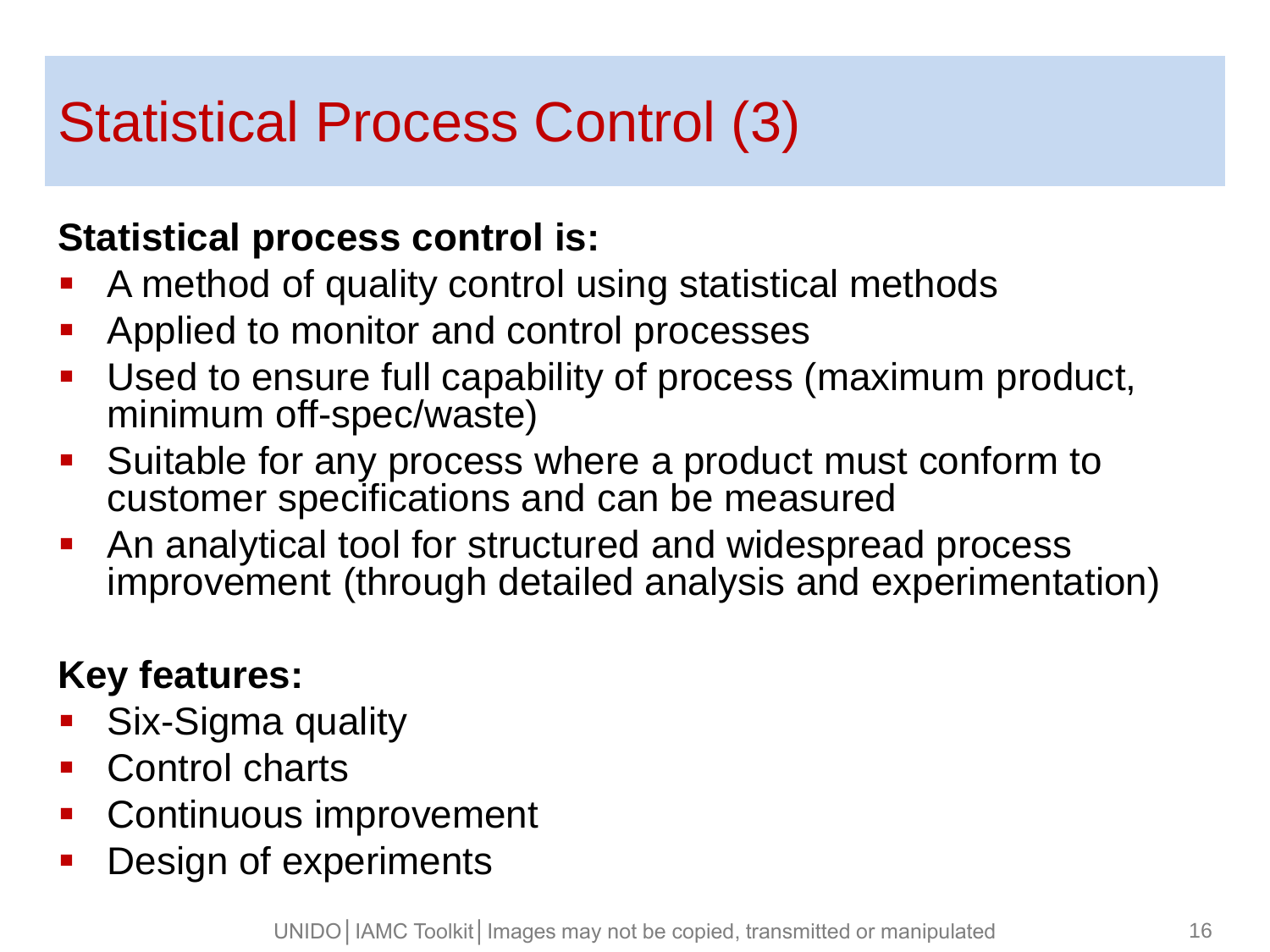### Six Sigma Concept

Customers have specific targets with upper and lower specification limits (LSL, USL).

A Six Sigma process is one in which 99.99966% of all opportunities to produce some feature of a part are statistically expected to be free of defects (i.e. meet customer specifications)  $\Rightarrow$  3.4 defective features / million opportunities



*Source: issppro*

UNIDO│IAMC Toolkit│Images may not be copied, transmitted or manipulated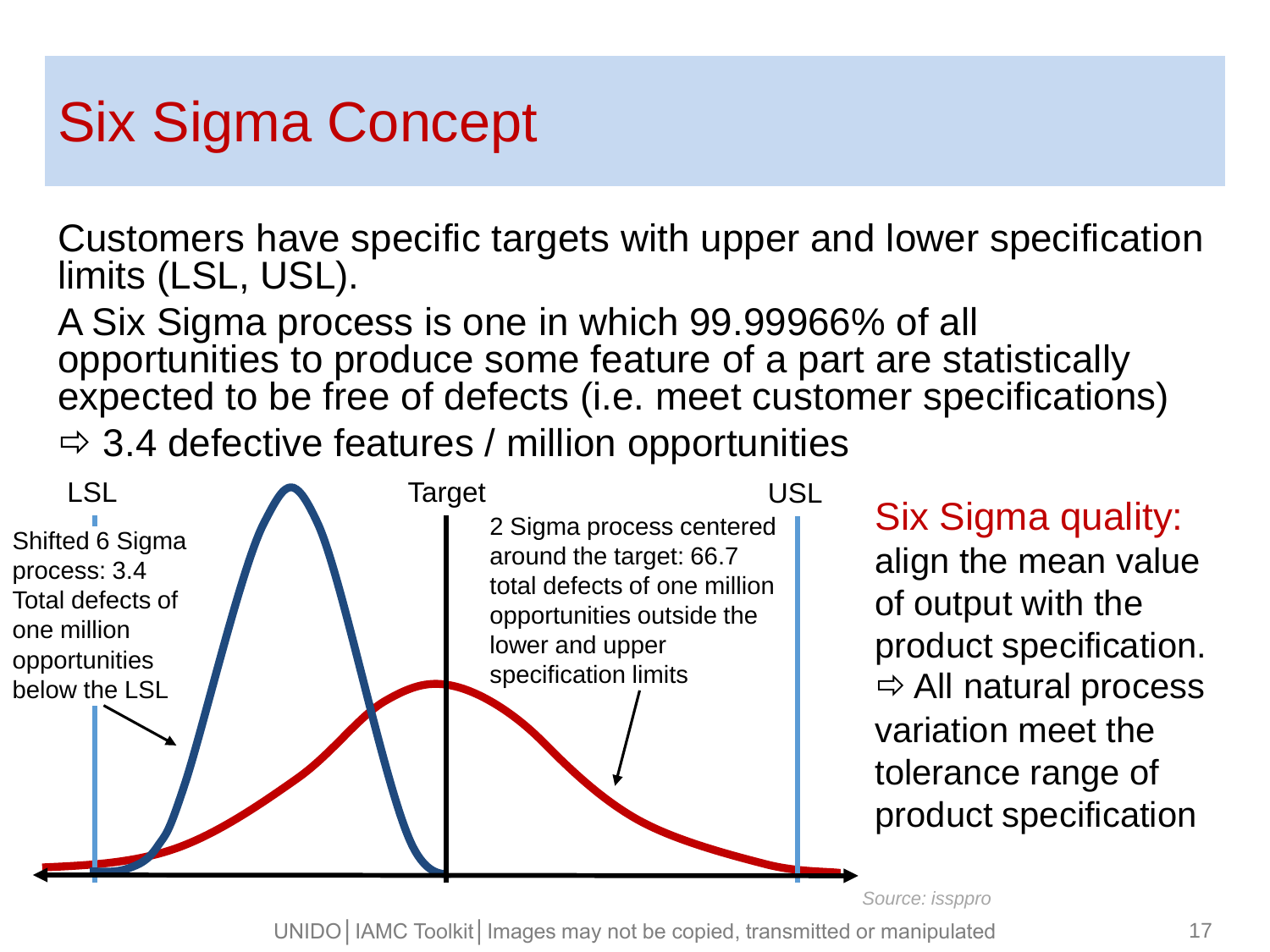#### Six Sigma Concept - Example

#### **Example: Customer of solution polymer manufacturer**

- Product specification range (LSL-USL) for viscosity: 180-220cp (Target specification solution polymer viscosity: 180-220 cp)
- Statistical distribution shows 25% of product is unacceptable  $\Rightarrow$  WASTE
- Solution: manufacturer ran experiments to narrow distribution and decrease waste



Measuring process capability:

"process capability" is term to describe how capable a process is of operating "perfectly" :

Cp = tolerance range/(6\*sigma)

 $= (220-180)/(6*16.5) = 0.4$ 

Good  $Cp > 2.0$ .

 $\Rightarrow$  Inefficient process.

UNIDO│IAMC Toolkit│Images may not be copied, transmitted or manipulated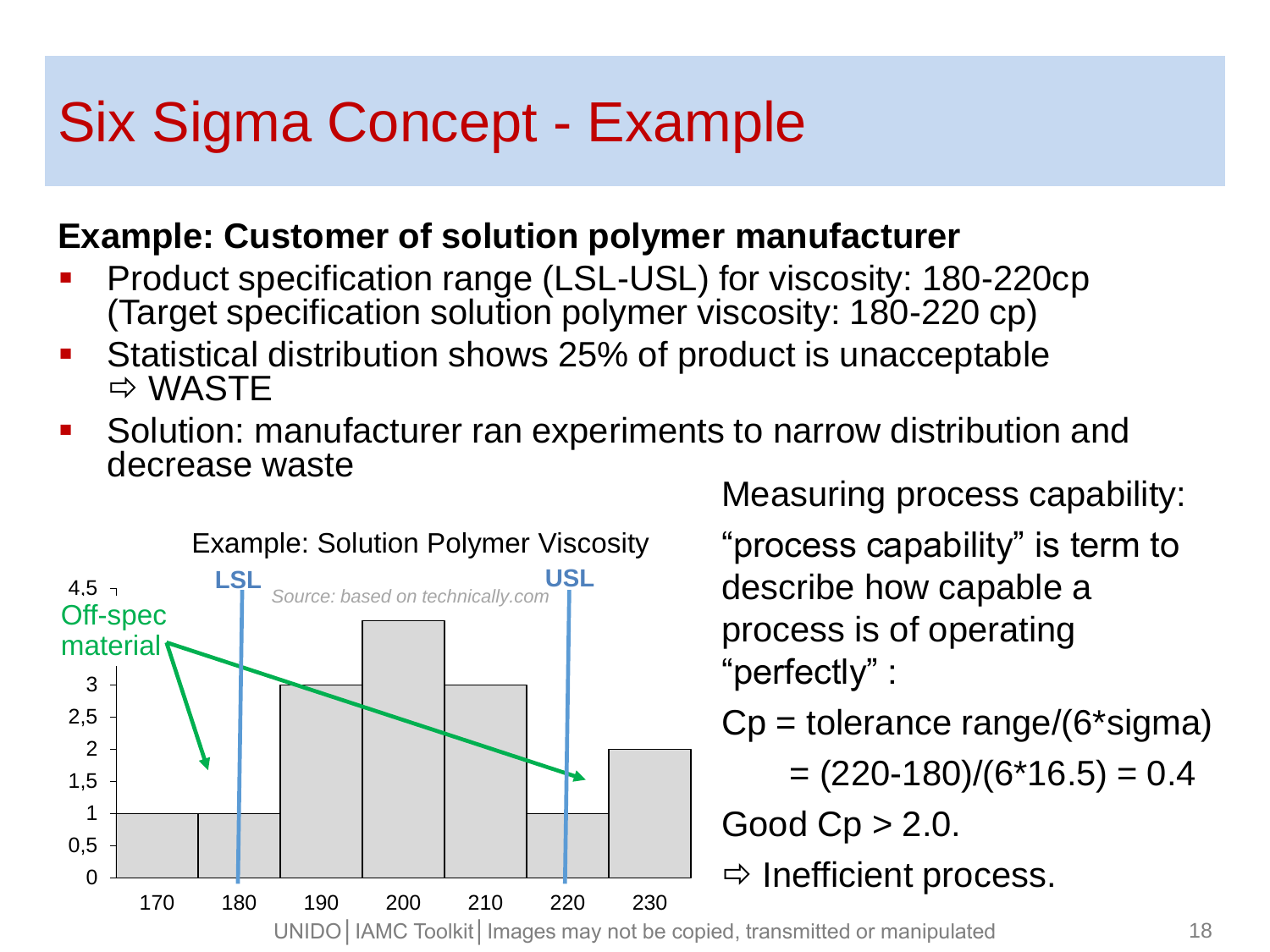## Example - How SPC Can Improve Resource Efficiency (1)

**Company**: A polymer company produced vinyl flat sheets for the automotive industry. The flat sheet was vacuum formed for instrument panel pads.

**Customer specification**: thickness of flat sheet vinyl = 1mm +/- 0.1mm so that when the customer vacuum-formed the vinyl sheet to panels, the thickness was > 0.5mm.

**However**: Despite meeting the specification, there was significant variation in sheet vinyl thickness which negatively impacted the vacuum-forming process.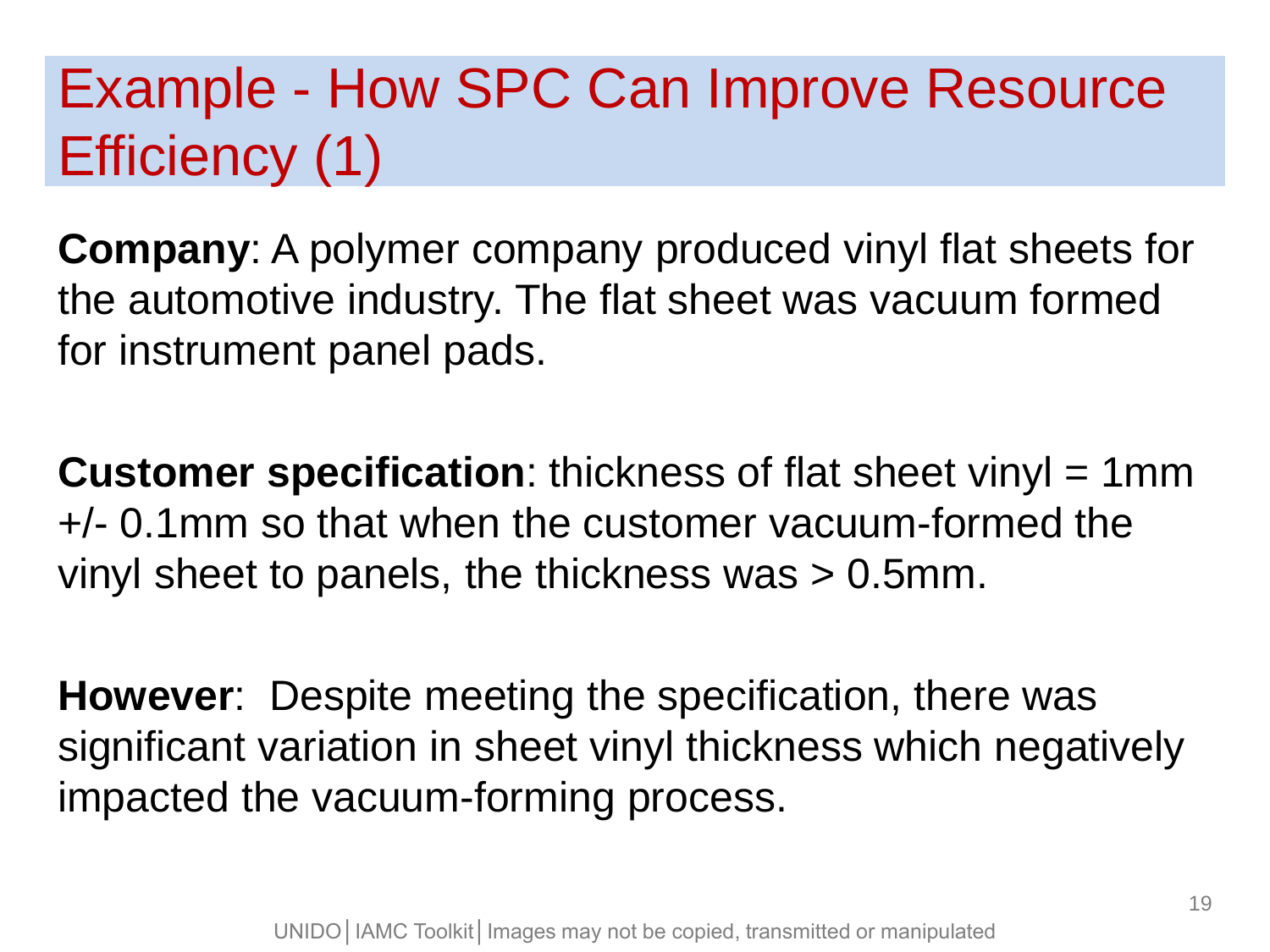## Example - How SPC Can Improve Resource Efficiency (2)

#### **Solution: Statistical analysis revealed sources of variation.**

- **Polymer company reduced thickness variation significantly**
- **Reduced target specification thickness from 1mm to 0.75mm** while improving performance of the vacuum-formed product

#### **Reducing product variation resulted in:**

- 25% saving in the amount of raw material
- **Increase in profits since product still met customer** specifications and sold for same price
- **IMPROVED product processing performance (longer lifetime of** vacuum-formed product due)
- Customer satisfaction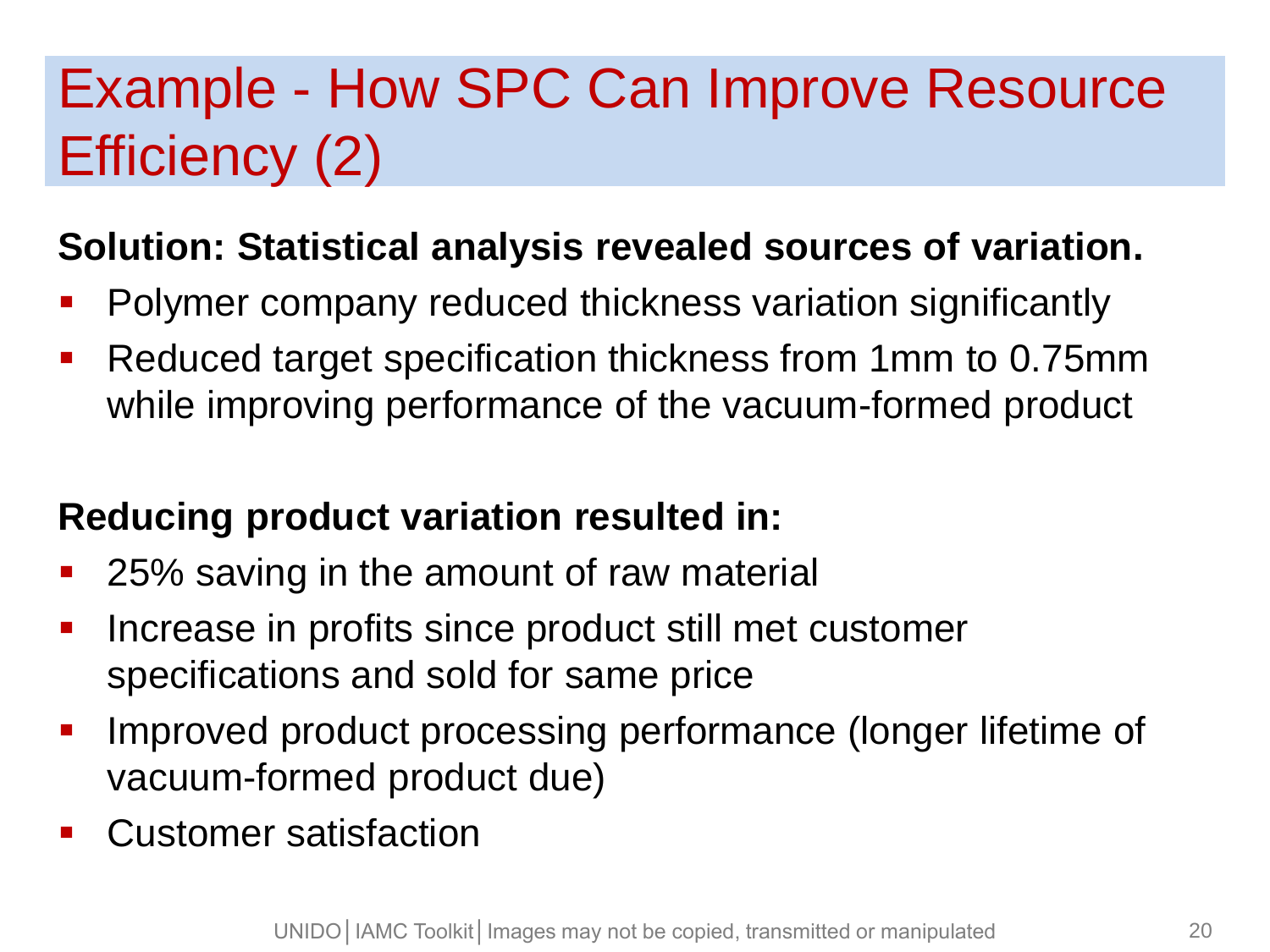## n-Hexane Example-2: Using Control Charts (1)

#### **Process engineer arrives in the morning to see the following diagram.**

Not out of specification but something is seriously wrong! Continued operation will result in significant off-spec material (waste) and perhaps damaged equipment Where would you look for the problem?



UNIDO | IAMC Toolkit | Images may not be copied, transmitted or manipulated 21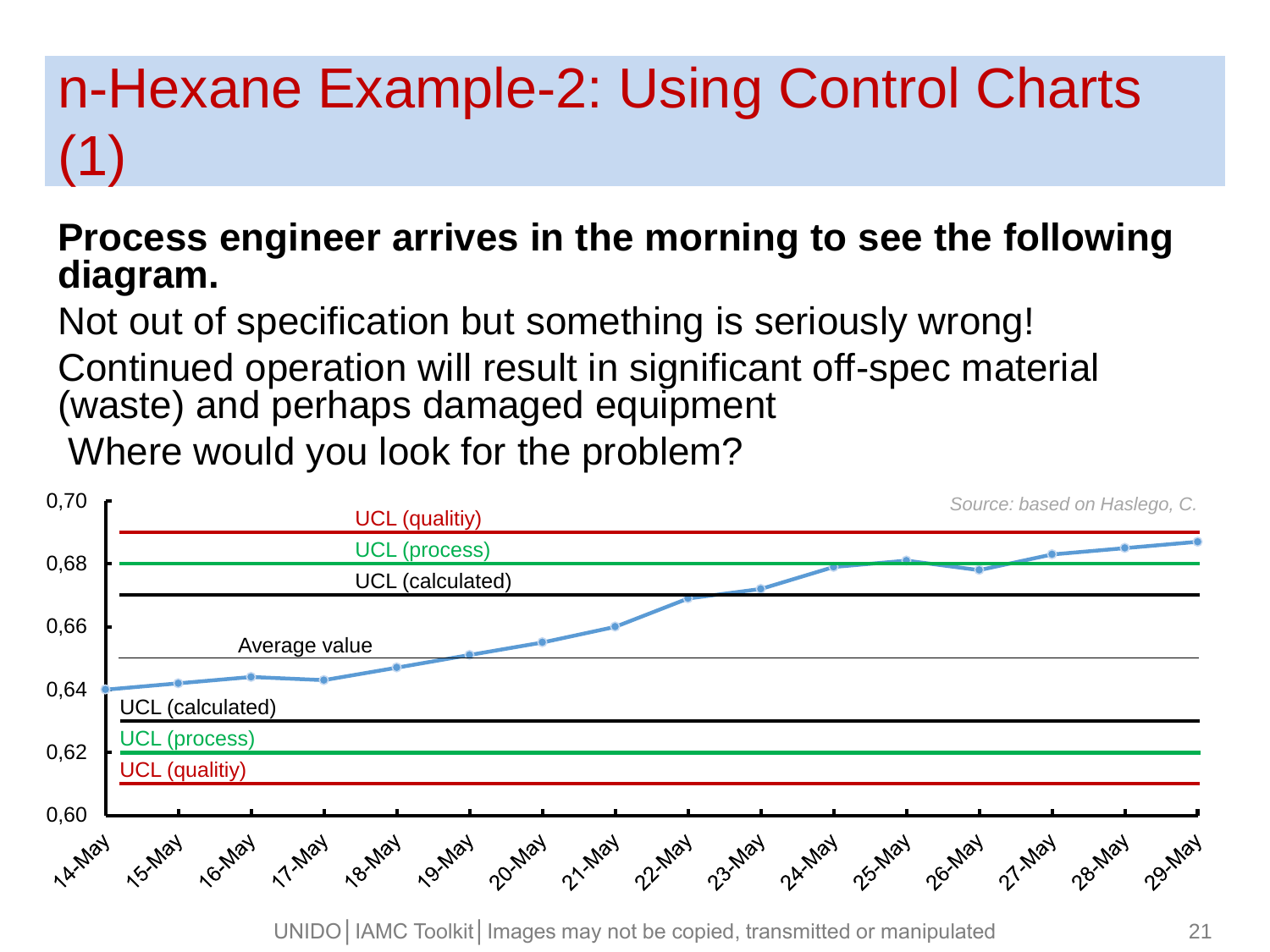## n-Hexane Example-2: Using Control Charts (2)

#### **Questions to ask:**

- **If** Is there an intentional process change (e.g. switching from n-hexane to glycol?)
- **What process equipment directly affects the control signal** (in this case specific gravity)?
- **How does it compare to when the process was operating** normally? For example, are there any specific outliers?

#### **In this case: the reason was a decrease in separation equipment efficiency.**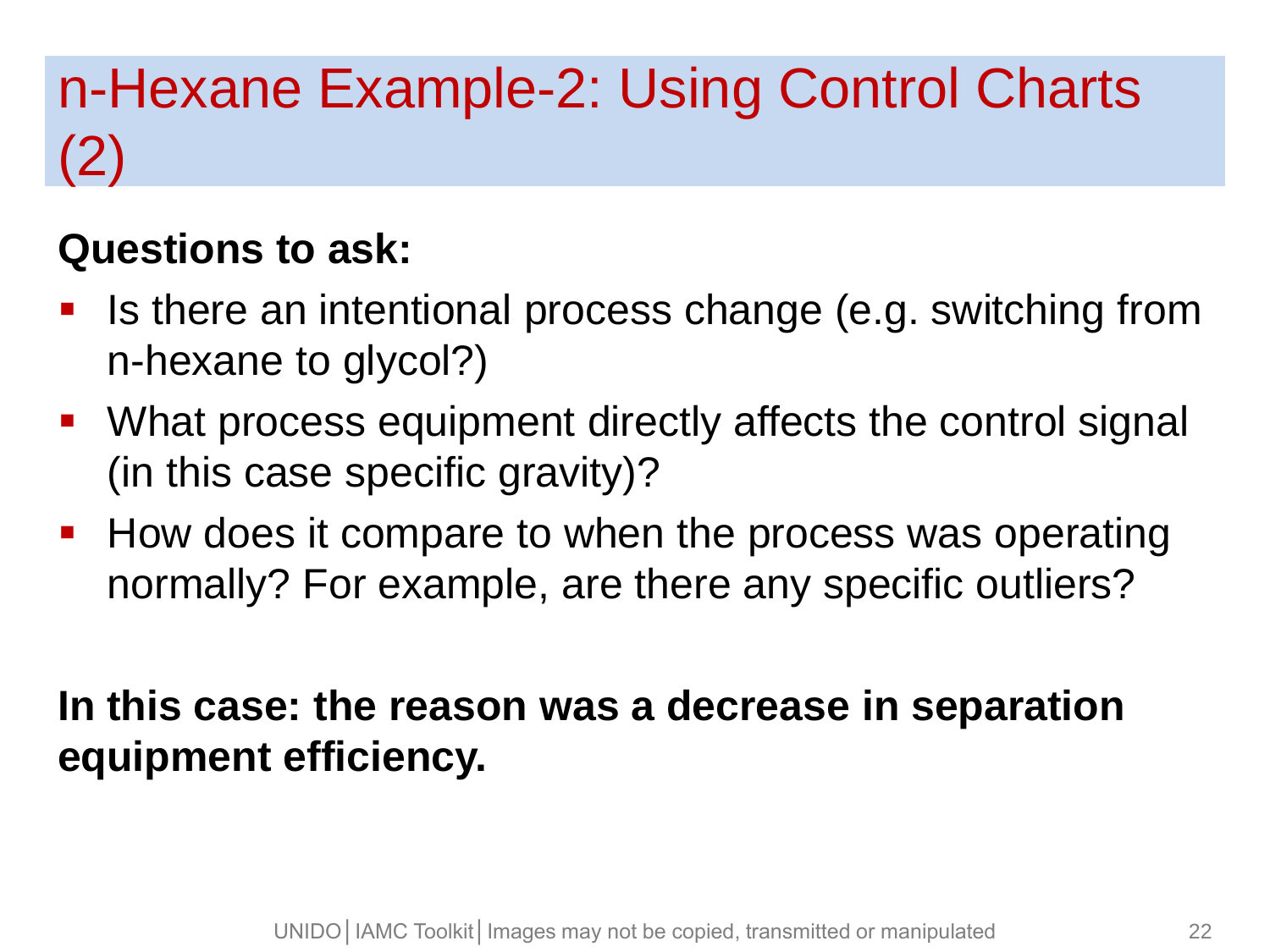# Design of Experiments

- **SMED (Single-Minute Exchange of Dies) techniques**
- **Mistake proofing**
- Statistical process control
- **Design of experiments**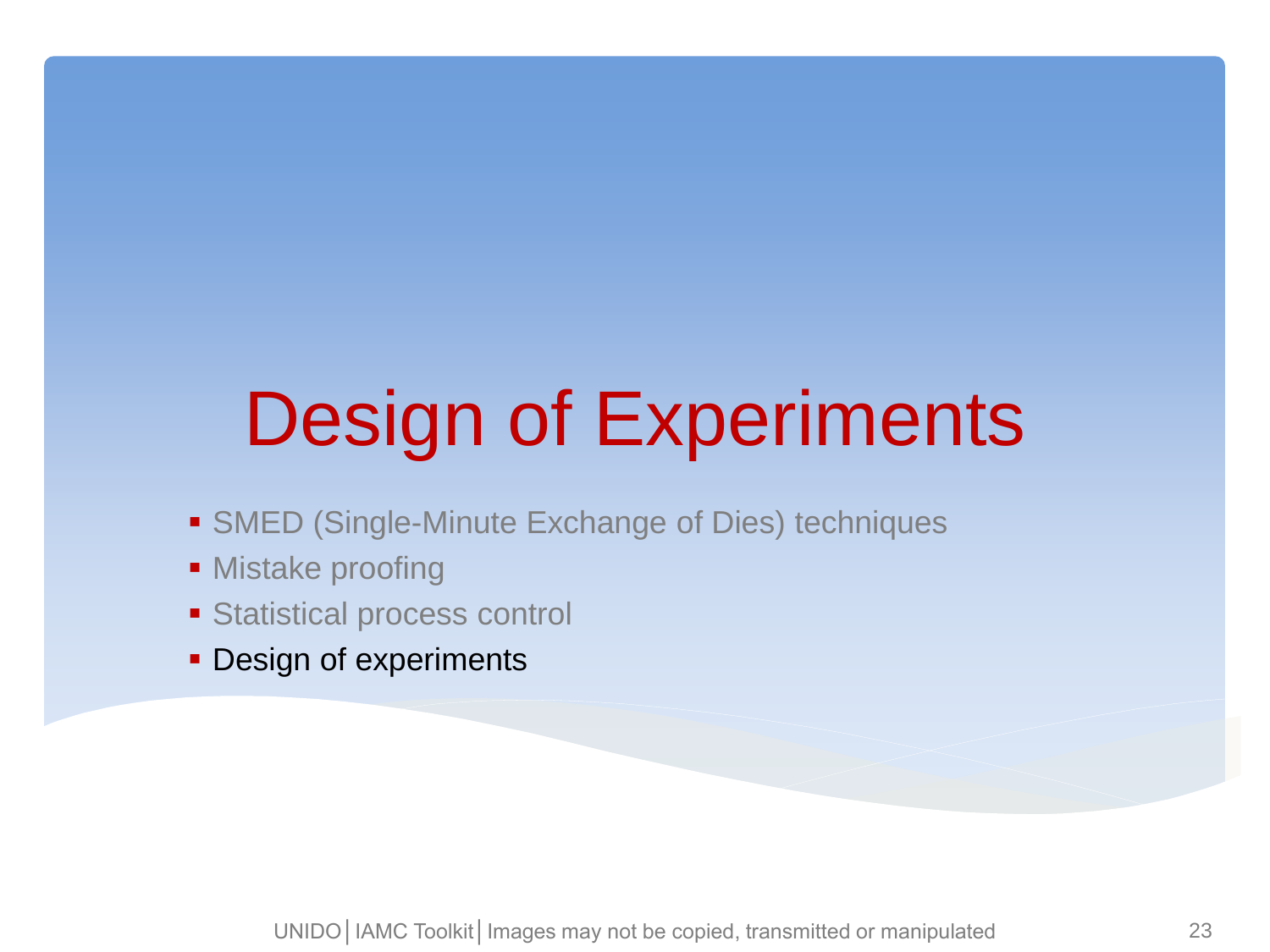### Design of Experiments (DOE)

#### **Design of experiments:**

- Used to optimize existing processes and chemistries  $\Rightarrow$  maximize resource efficiency
- Can be used to build a statistical representation for process control (including interactions)
- **Facilitates effective use of resources:** 
	- **n** maximum amount of statistical accuracy with minimum amount of experiments (process experiments can be costly)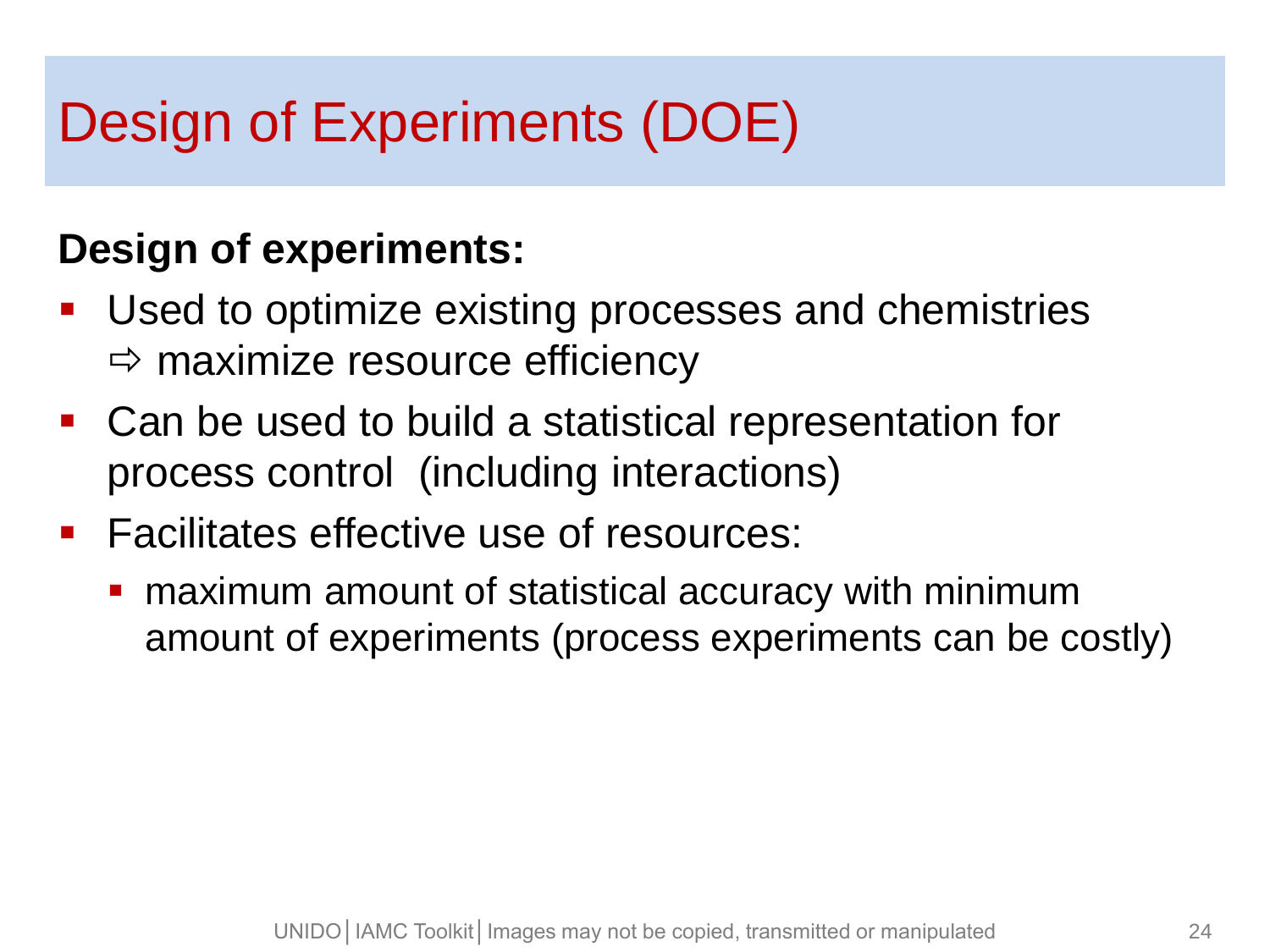### DOE Example: Ullmann Reaction (1)

#### **Ullmann reaction, e.g. 2,2'-dinitrobiphenyl production.**

Contains many process parameters as well as ingredients



UNIDO | IAMC Toolkit | Images may not be copied, transmitted or manipulated 25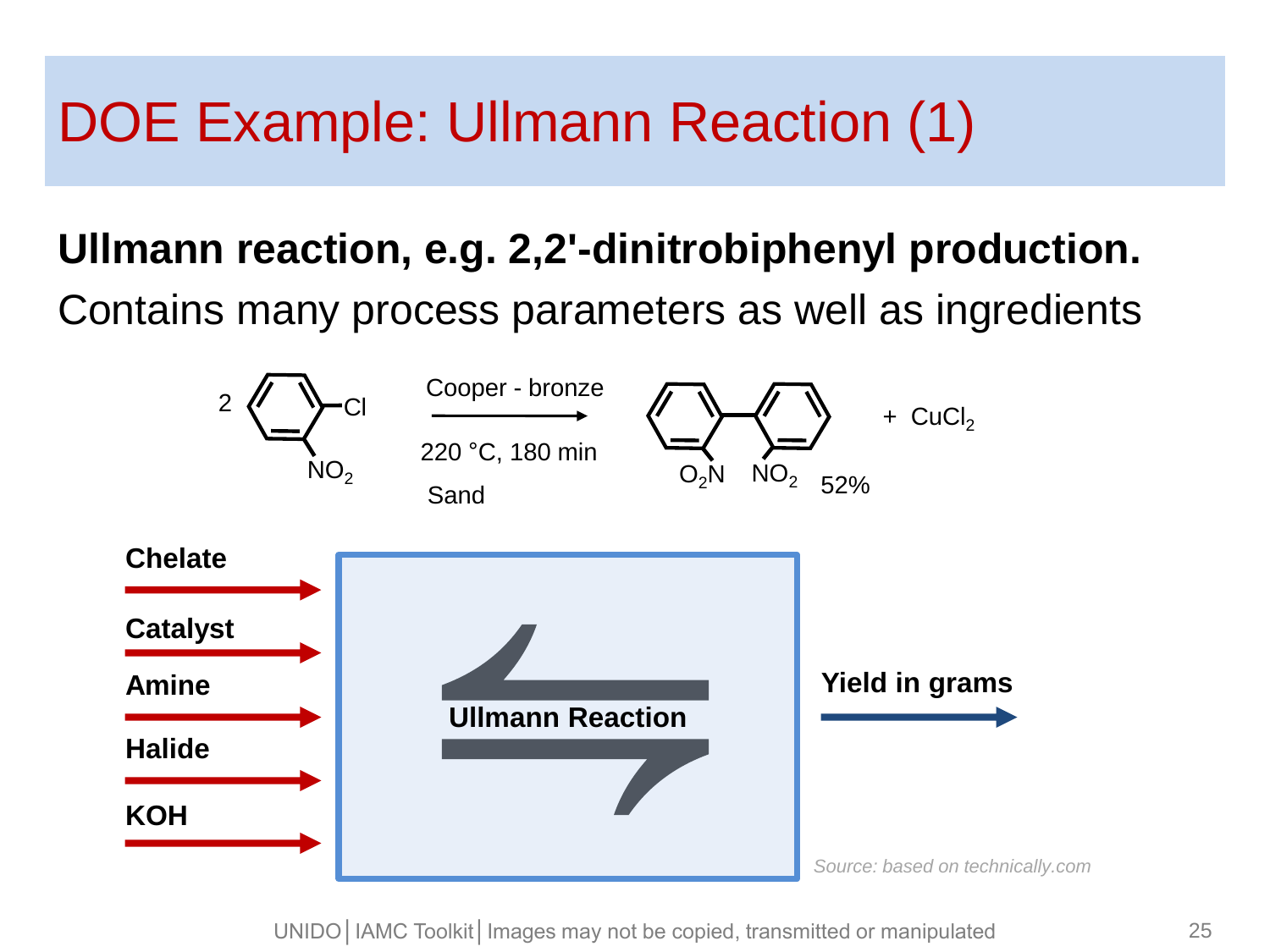### DOE Example: Ullmann Reaction (2)

#### **An eight experiment, two level array can be devised.**

Two levels are typically +/-X%. For example, if control temperature is  $80^{\circ}$ C, level  $1 = 75^{\circ}$ C; level  $2 = 85^{\circ}$ C.

#### **Example experimental matrix and result (yield)**

| $Exp.$ #       | <b>Chelate</b><br>level | <b>Catalyst Amine</b><br>level |                | <b>Halide</b><br>level | <b>KOH</b><br>level | <b>Yield</b><br>(grams) |
|----------------|-------------------------|--------------------------------|----------------|------------------------|---------------------|-------------------------|
|                |                         |                                |                |                        |                     | 12.0                    |
| $\overline{2}$ | 2                       | 1                              | 1              | 2                      | 1                   | 11.1                    |
| 3              |                         | 2                              | 1              | 2                      | 2                   | 12.9                    |
| 4              | 2                       | $\mathcal{P}$                  | 1              | 1                      | $\overline{2}$      | 13.3                    |
| 5              |                         | 1                              | 2              | 2                      | 2                   | 13.4                    |
| 6              | 2                       | 1                              | 2              | 1                      | $\overline{2}$      | 12.3                    |
| 7              |                         | 2                              | 2              |                        |                     | 14.0                    |
| 8              | 2                       | 2                              | $\overline{2}$ | $\overline{2}$         |                     | 14.2                    |

UNIDO | IAMC Toolkit | Images may not be copied, transmitted or manipulated 26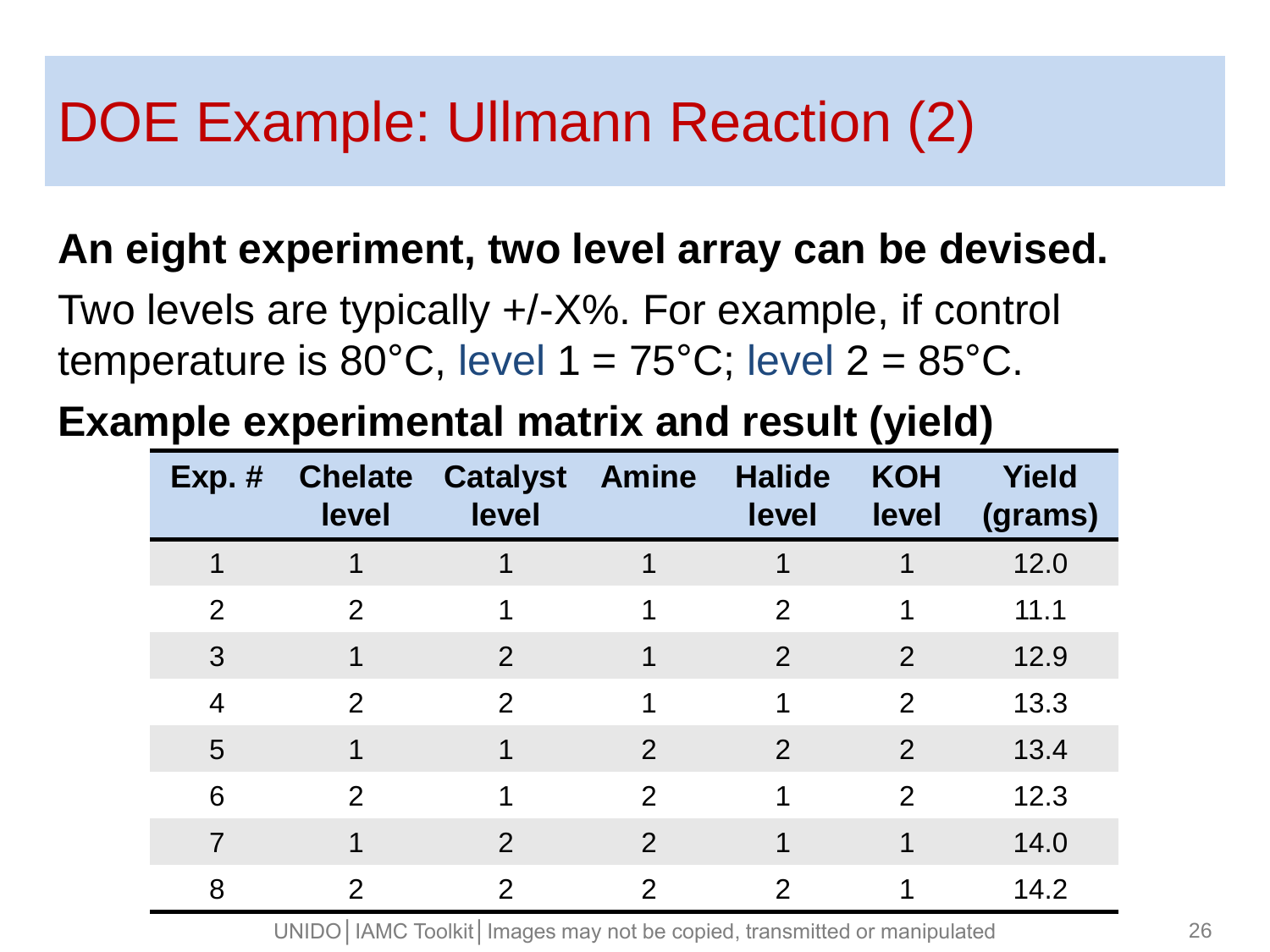## DOE Example: Ullmann Reaction (3)

#### **What are the main parameters on yield? What are insignificant parameters?**

- Catalyst and amine have strong positive effects on yield. KOH to a lesser extent
- **Chelate has a negative effect on yield; halide none.**

 $\Rightarrow$  Results: increase in yield over 6% (significant improvement in resource efficiency and reduction of waste)

#### **Main effects plot (95% confidence interval)**

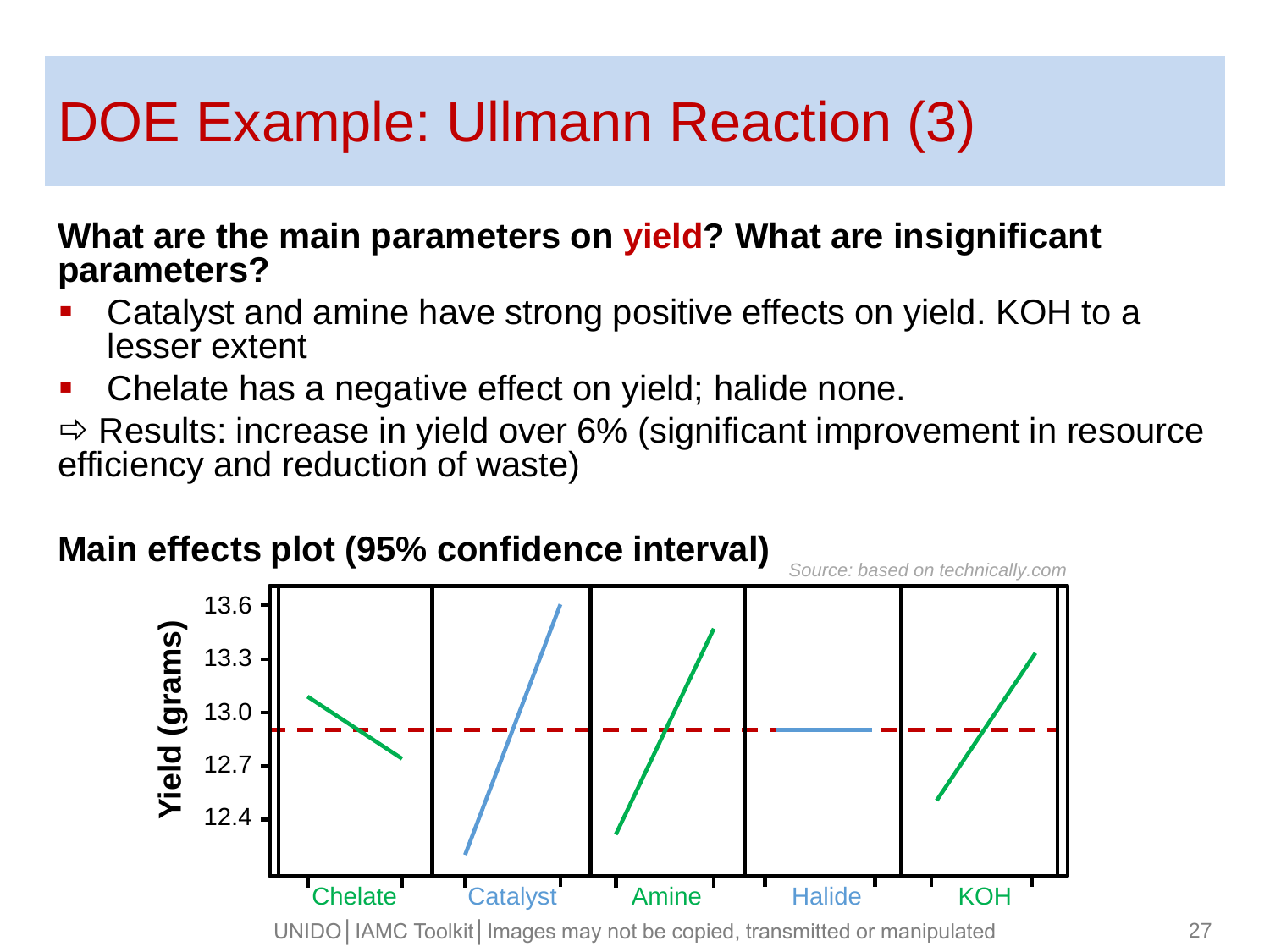# Key Messages

UNIDO | IAMC Toolkit | Images may not be copied, transmitted or manipulated 28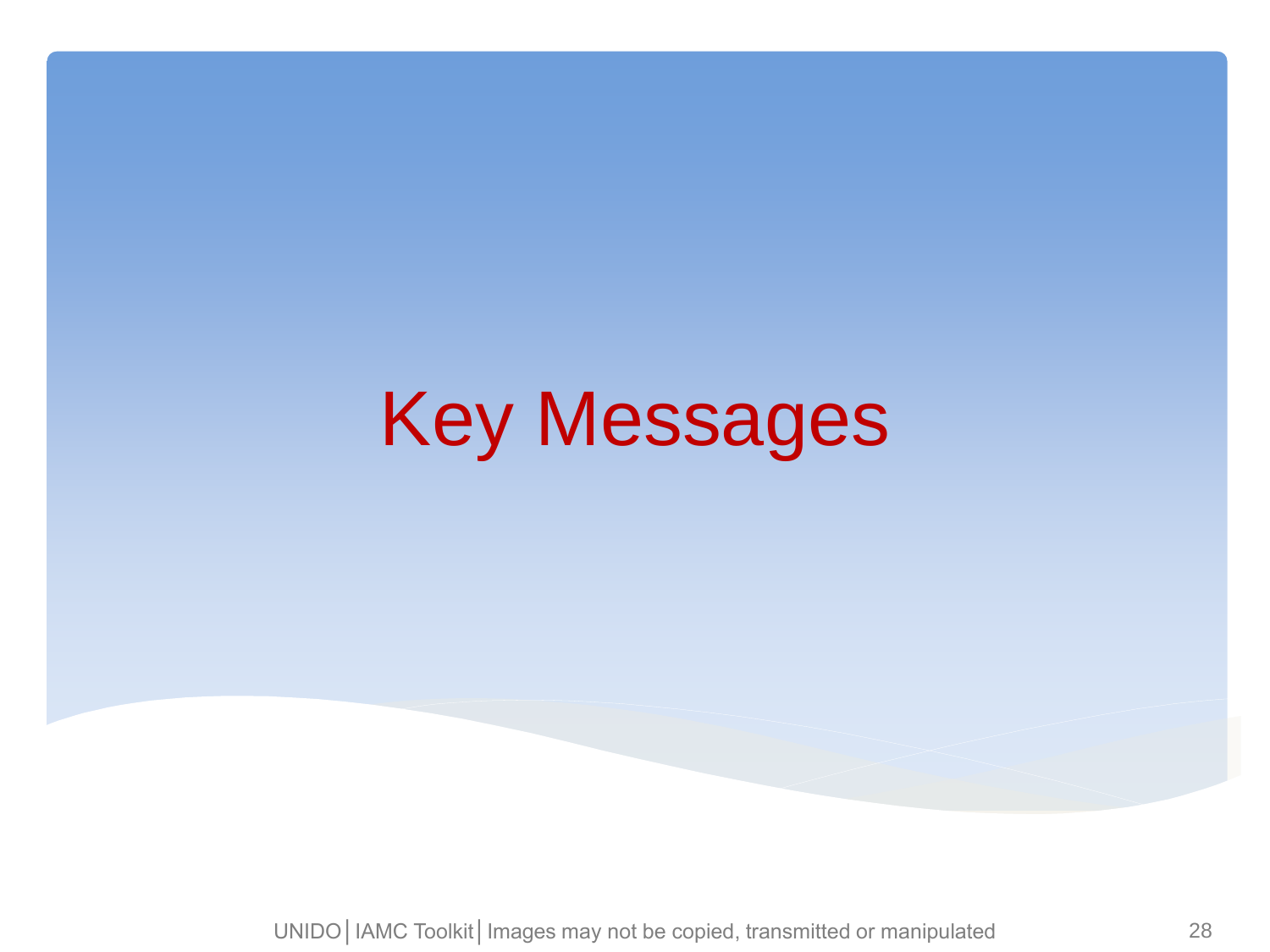### Key Messages (1)

**Operational Excellence** is an integrated programme or management system for continuous improvement and creating long-term value in a safe and responsible way. It is a way in which an organization can achieve its objectives more effectively.

#### **Operational Excellence in the chemical industry can include the following approaches:**

- SMED is a tool for reducing waste (time (labor, equipment), materials) in a manufacturing process and is a rapid and efficient way to change a manufacturing process from producing one product to another.
- Mistake proofing is a simple but powerful tool for continuous improvement when formalized for frontline personnel (operators).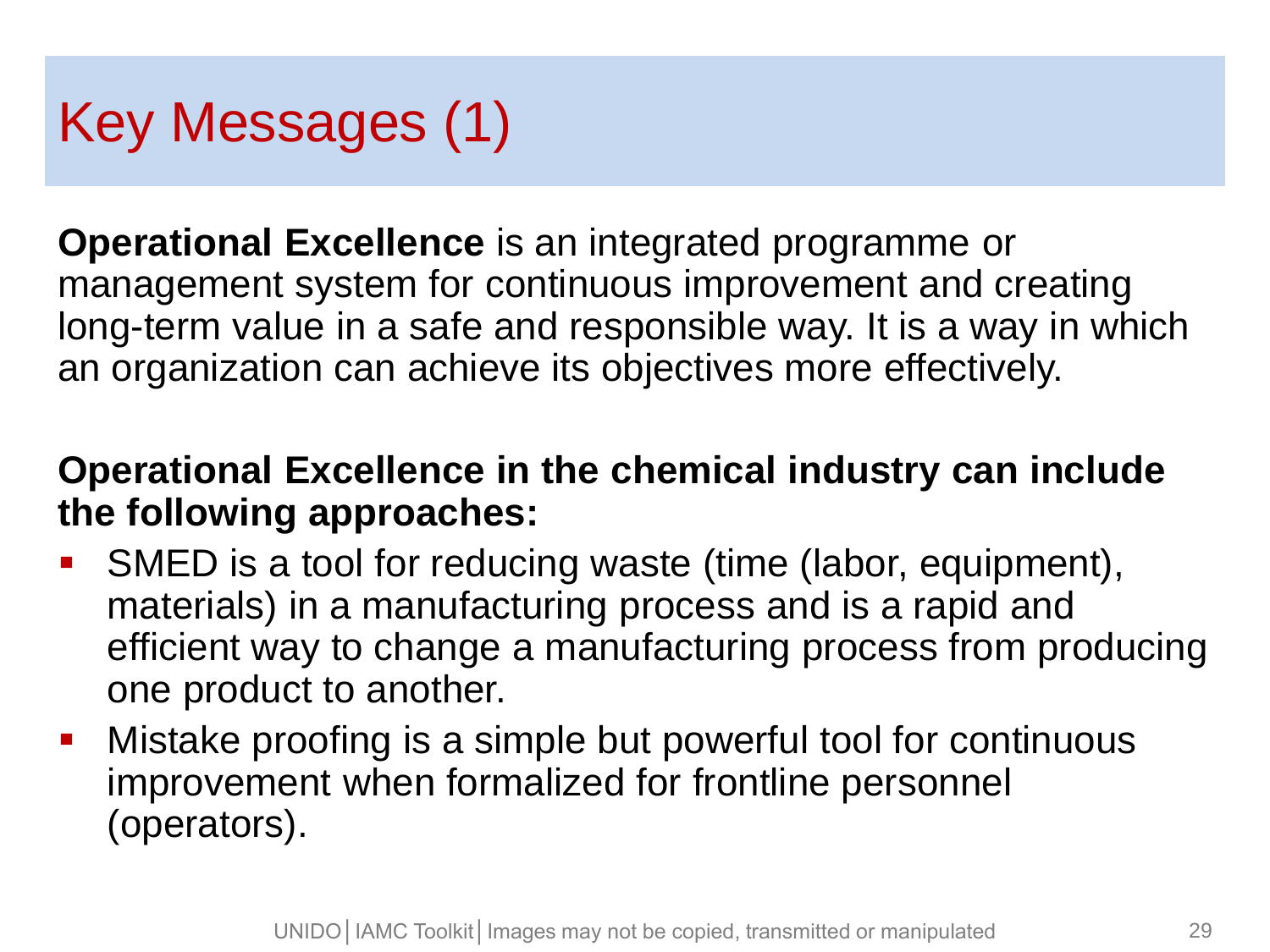## Key Messages (2)

#### **Additional Operational Excellence approaches include:**

Statistical process control:

- Many chemical plants have process and product variability that can lead to:
	- Off-spec product (waste material, time, equipment)
	- Damage of process equipment
- Statistical process control improves the control of processes and quality of products which is:
	- a key business operation
	- a pillar for continuous improvement to improve resource efficiency and decrease waste

Design of experiments:

- Is used to optimize existing processes and chemistries maximizing resource efficiency
- Can be used to build a statistical representation for process control (including interactions)
- **Facilitates effective use of resources:** 
	- maximum amount of statistical accuracy with minimum amount of experiments (process experiments can be costly)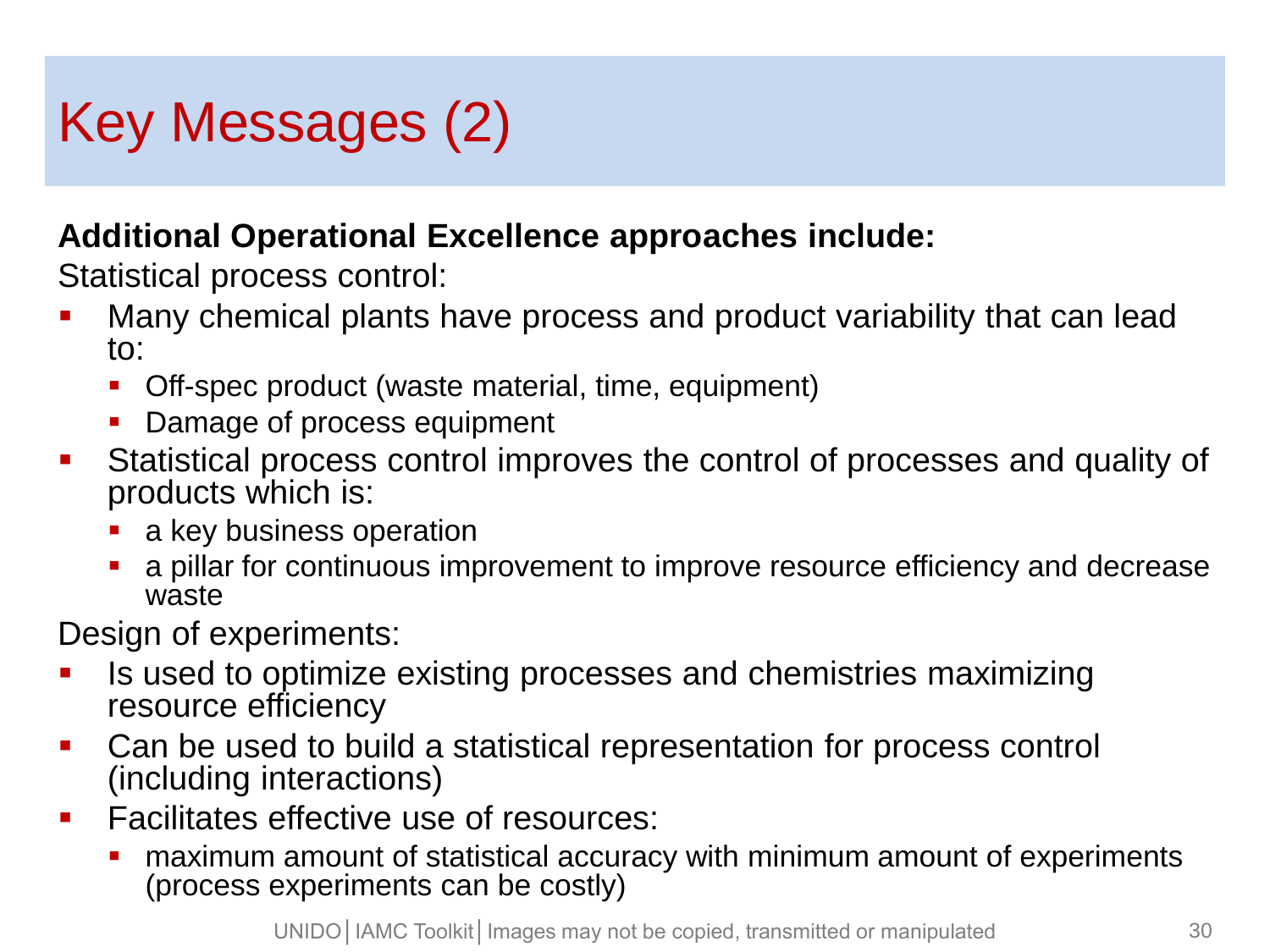## Sources

- CSD Engineers, Switzerland / ISSPPRO, Germany, 2015
- King, P. L.: Lean for the Process Industries: Dealing with Complexity, 2009
- **Haslego, Chris: Statistical Process Control: Process and** Quality Views. [http://www.cheresources.com/content/articles/processes/st](http://www.cheresources.com/content/articles/processes/statistical-process-control?pg=1) [atistical-process-control?pg=1](http://www.cheresources.com/content/articles/processes/statistical-process-control?pg=1) (Accessed 2015)
- **Technically.com: <http://www.technically.com/Six-Sigma.htm>** (Accessed 2015)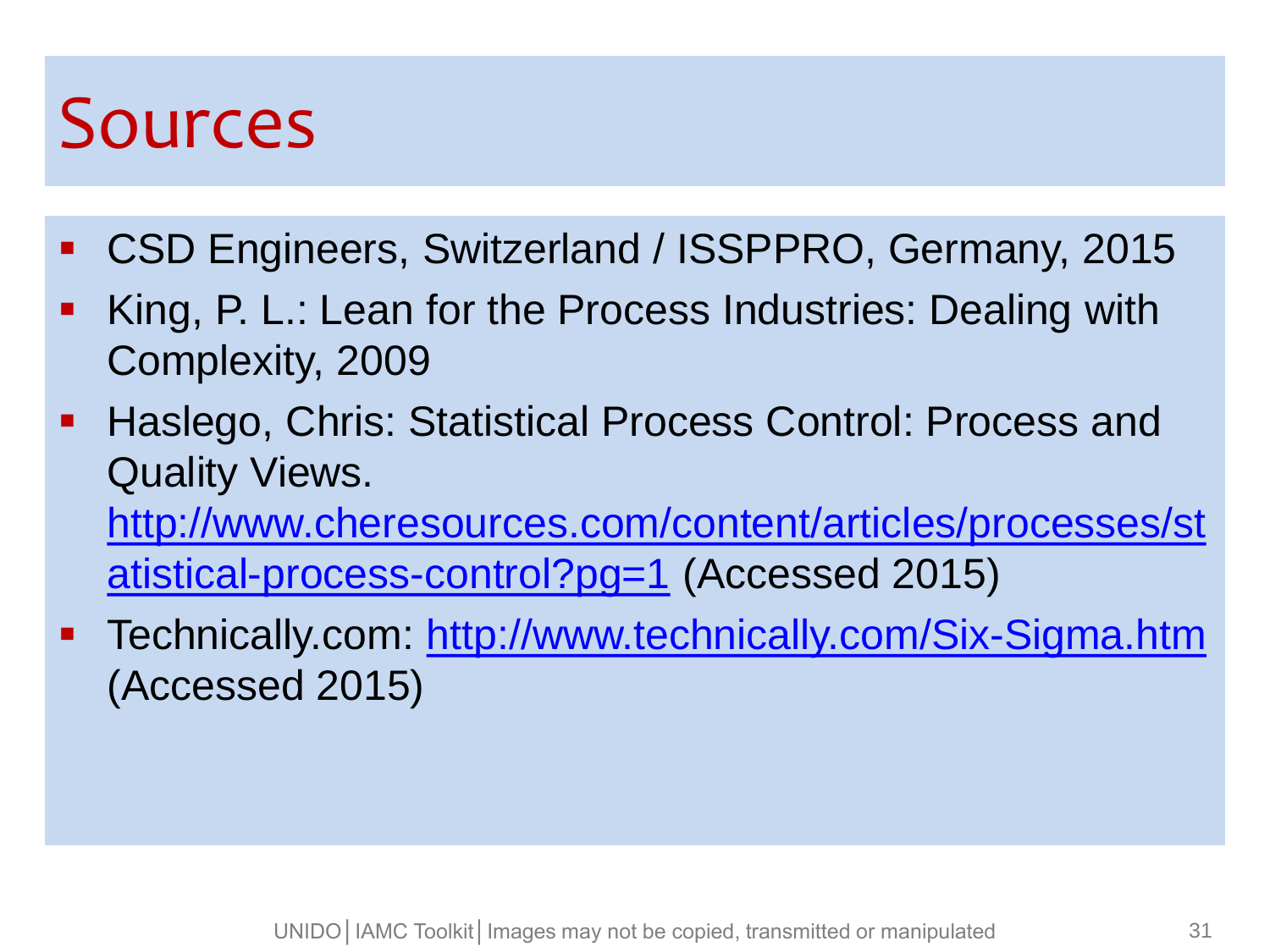

#### **ISSPPRO GmbH, Germany, 2015**

UNIDO | IAMC Toolkit | Images may not be copied, transmitted or manipulated 32